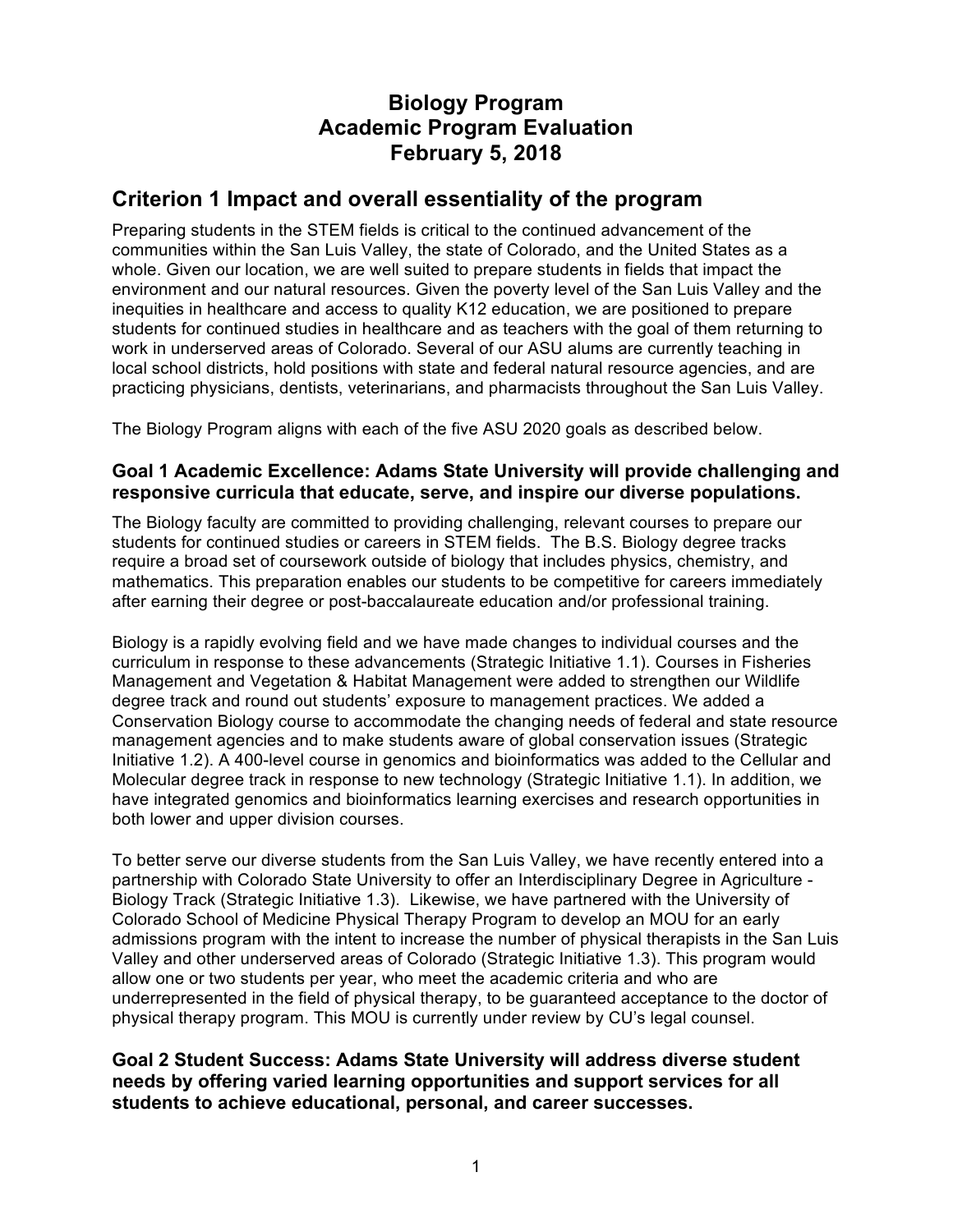Student success is at the forefront of what we do on a daily basis, from engaging students in the classroom to providing one-on-one assistance during office hours, academic and career advising, promoting internship opportunities, and engaging students in research.

Faculty in the biology program are committed to high-impact practices in our teaching (Strategic Initiative 2.4 and 2.5) as evidenced by our participation in workshops and conferences focused on pedagogy, such as:

- HHMI National Academies Regional Mountain West Summer Institute on Undergraduate Education in Biology (3 faculty received certification as a National Academies Education Fellow)
- Certificate in College Teaching and Learning; ESCALA Educational Services (3 faculty)
- American Society of Microbiology Biology Scholars Residency in Assessment
- National Center for Case Study Teaching in Science Workshop on Writing Case Studies and Writing Flipped Video Case Studies
- *Diversity in teaching STEM*. AAC&U Conference
- Unidos Equity Leadership Institute
- Online Equity in Education Institute (2 faculty)
- *The Complete Model Teacher: A Workshop with Aaron Richmond* (3 faculty)
- *Practical advice for discovering and nurturing the master teacher within you* with Bill Buskist (3 faculty)
- American Society of Microbiology Conference for Undergraduate Educators (2 faculty)
- Ecological Society of America Workshops
- Genomics Consortium for Active Teaching NextGen Sequencing Workshops (3 faculty)
- Genomics Education Partnership Workshops (2 faculty)
- Human Anatomy and Physiology Conference and Teaching Workshops
- iPlant Collaborative Genomics in Education Workshop
- Peer Learning Assistant model workshop; led by Laurie Langdon from the University of Colorado (2 faculty)

A robust body of evidence, including student tracking over the last 20 years, illustrates the value of research for promoting interest, engagement, and persistence in science (Rodenbusch et al., 2016). Traditionally, undergraduates have gained such experiences through an "apprenticeship" model in which they commit out-of-class time to work alongside a faculty member. However, this traditional model excludes a large number of students, considering that enrollment of STEM undergraduates far exceeds available research spots. Unlike traditional models, moving research experiences into the classroom is an effective and sustainable method to engage diverse student populations in research (Rodenbusch et al., 2016). During summer 2017, two biology faculty participated in the REIL-Biology (Research Experiences in Introductory Laboratories) workshop on developing CUREs for introductory biology courses. In addition, faculty in Porter Hall are currently preparing a grant application to increase CUREs in coursework at the 100-300 level. Thus far, biology faculty have incorporated Classroom-based Undergraduate Research Experiences (CUREs) in several courses (Strategic Initiative 2.4 and 2.5), impacting students in all degree tracks, including:

- Conservation Biology; worked with US Fish and Wildlife Service to map willow habitat for the federally listed Southwest willow flycatcher on the Alamosa NWR
- Ornithology; measured the impact of West Nile Virus on corvids in the US
- Microbiology; understanding the prevalence of antibiotic resistance in regional environmental soil samples
- Molecular Biology II; understanding the evolution of genome structure and its associated changes in how protein coding genes are regulated
- Plant Ecology; measuring the effects of dwarf mistletoe on host physiology, reproduction, and annual growth.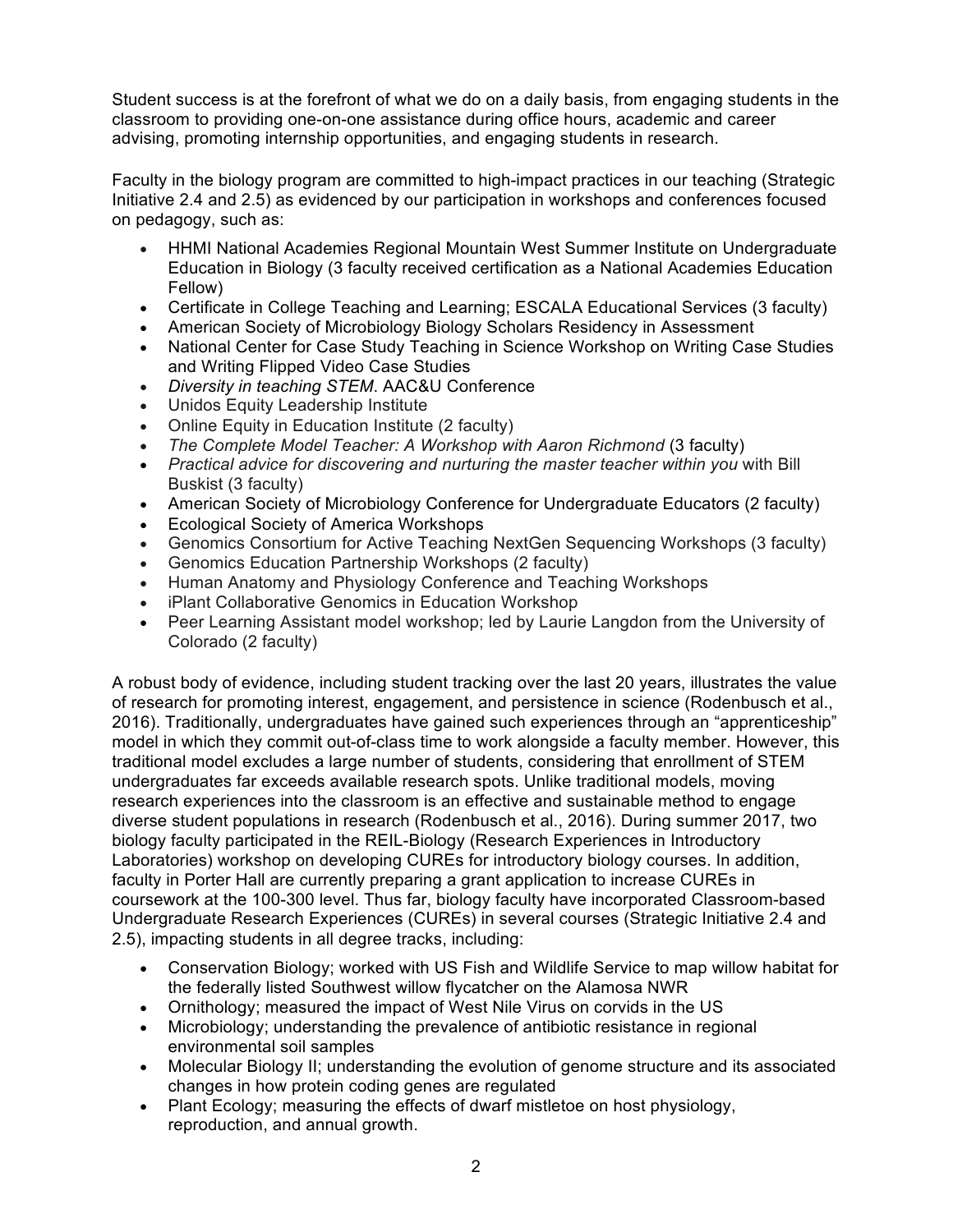• Plant Physiology; examining water uptake in legumes in response to changing nitrogen levels and *Rhizobium* symbiosis.

In addition to the CURE model, faculty also engage students in mentored research (Strategic Initiative 2.4) which has led to student presentations in a number of venues (Table 1.1).

**Table 1.1. Student Research Presentations over a five-year period** (AY 2012-13 through AY 2016-17).

| Venue                                                                                                                        | Number of<br>presentations |
|------------------------------------------------------------------------------------------------------------------------------|----------------------------|
| <b>ASU Student Scholars Day</b>                                                                                              | 15                         |
| <b>Tri-Beta Regional Conference</b>                                                                                          | 13                         |
| Front Range Student Ecology Symposium                                                                                        |                            |
| <b>SACNAS National Conference</b>                                                                                            | 4                          |
| National/International professional societies (e.g., Botanical Society of<br>America, International Congress of Arachnology) |                            |

Recent projects have direct implications for the local area as well as application to other regions of the US. These projects include:

- Population dynamics of small mammals at the Baca NWR
- Wildlife use of abandoned mines in the Sangre de Cristo Mountains
- Identification of Tetracycline-Resistant Bacterial Strains from Urban Stormwater Discharge Sediment by 16s rRNA Amplicon Sequence Analysis
- Bioinformatic Analysis of Microbial Communities Associated with Natural Occurring Acid Rock Drainage in the Alamosa River Basin
- Quantification of the innate immune response in two subspecies of honeybees (*Apis mellifera*)
- Effects of nitrogen and *Rhizobium* interactions on water uptake in legumes
- Effects of dwarf mistletoe infection on soil biodiversity, nutrient cycling, and nutrient availability
- Southwestern phylogeography of *Arceuthobium divaricatum* determined using the ITS region

ASU Biology students have been very successful in earning awards at the Tri-Beta Regional Conference (12 students earning 3 poster and 6 oral awards; over five years) and ASU Student Scholar Days (15 students earning 4 abstract, 5 poster, and 2 oral awards; over past three years during which awards were given). In addition, one faculty member's paper with undergraduate students published in BIOS 86(2):47-52, 2015 "Nuclear intergenic DNA sequence divergence in a Texas dwarf mistletoe (*Arceuthobium divaricatum*) population" won the McClung Award for the best paper published that year.

In addition to research opportunities, we offer students both paid and unpaid internships with the Bureau of Land Management, as well as other state and federal agencies. Students interested in the health professions have opportunities to obtain shadowing experience through an agreement with the San Luis Valley Regional Medical Center. (Strategic Initiative 2.4)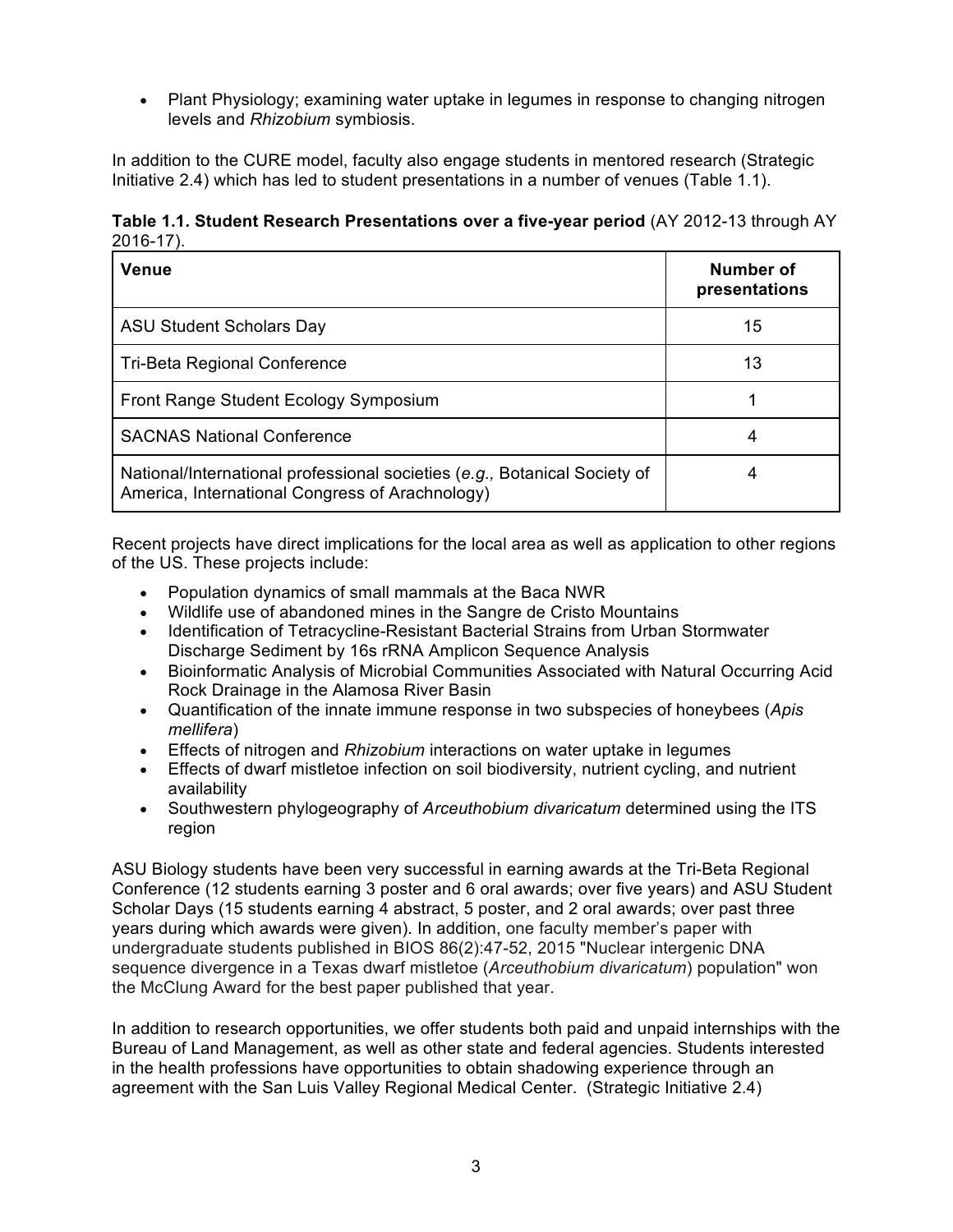In the area of advising, all biology faculty actively advise students in their area of specialty as well as specific professional careers (*e.g.* medical school, veterinary school, secondary education, natural resource agencies). To this end, two biology faculty are members of the National Association of Advisors for the Health Professions (NAAHP) as well as the western regional organization (WAAHP) and both have attended either the national and/or regional meetings to stay current in advising strategies and admissions requirements (Strategic Initiative 2.3). The idea of Appreciative Advising was introduced to the ASU campus because of a NAAHP workshop that was attended by one of these faculty. For many years, the STEM department faculty assisted pre-professional students through the Health Professions Advisory Committee (HPAC). This is now a campus-wide committee, but is administered through the STEM departments and is chaired by a biology faculty member. The HPAC provides guidance to students on their application materials, conducts mock interviews, and writes letters of recommendation. In terms of advising the wildlife majors, faculty maintain professional contacts with various natural resource agencies.

### **Goal 3 Personal and Professional Development: Adams State University will provide educational and professional development opportunities for faculty and staff.**

The biology faculty have received support from the department, the VPAA Faculty Development Fund, the Office of the President, the Title V HSI-STEM grant, and other Title V grants for a number of educational and professional development opportunities (both on and off campus), such as:

- HERS Institute (Strategic Initiative 3.2)
- Linton-Poodry SACNAS Leadership Institute (Strategic Initiative 3.2)
- GCAT-SEEK Summer Workshop on RNA-Seq and how to use it in your courses (3 faculty) (Strategic Initiative 3.2)
- Appreciative Advising workshop (3 faculty) (Strategic Initiative 2.3)
- Attendance at national conferences (all faculty) (Strategic Initiative 3.3)
- Hilos Culturales Summer Institute (Strategic Initiative 3.1)
- "Meeting the Post-Secondary Needs of Diverse Learners through a Culturally Responsive Lens" Workshop (Strategic Initiative 3.1)
- Human Anatomy and Physiology Teaching Workshops (Strategic Initiative 3.2)
- Summer Faculty Fellowship with the US Fish and Wildlife Service (Strategic Initiative 3.2)

### **Goal 4 Access & Affordability: Adams State University will develop innovative pricing and aid strategies that will maximize opportunities for our diverse and historically underserved students for all levels and delivery models.**

While our program does not participate in setting institutional fee structures for students, we have kept our course fees at a minimum. The course fee was increased from \$13.80 to \$20 per laboratory course in fall 2014, compared to laboratory fees at other Colorado universities that are \$20 or more. These fees help to offset the cost of laboratory materials, equipment repair and calibration, and field travel, as our budget has not kept pace with inflation. Despite this, we are providing students with high quality programming and experiences with state of the art equipment and technologies.

In addition, we offer tutoring and supplemental instruction, free of charge to ASU students enrolled in STEM courses, through the STEM Center (Strategic Initiative 4.1). Through the Porter Scholars program, we are able to provide scholarships and funding for Focused Academic Programs (*i.e.,* research, academically related travel). The biology program has also set aside a small pool of funds for undergraduate research expenses. These funds are awarded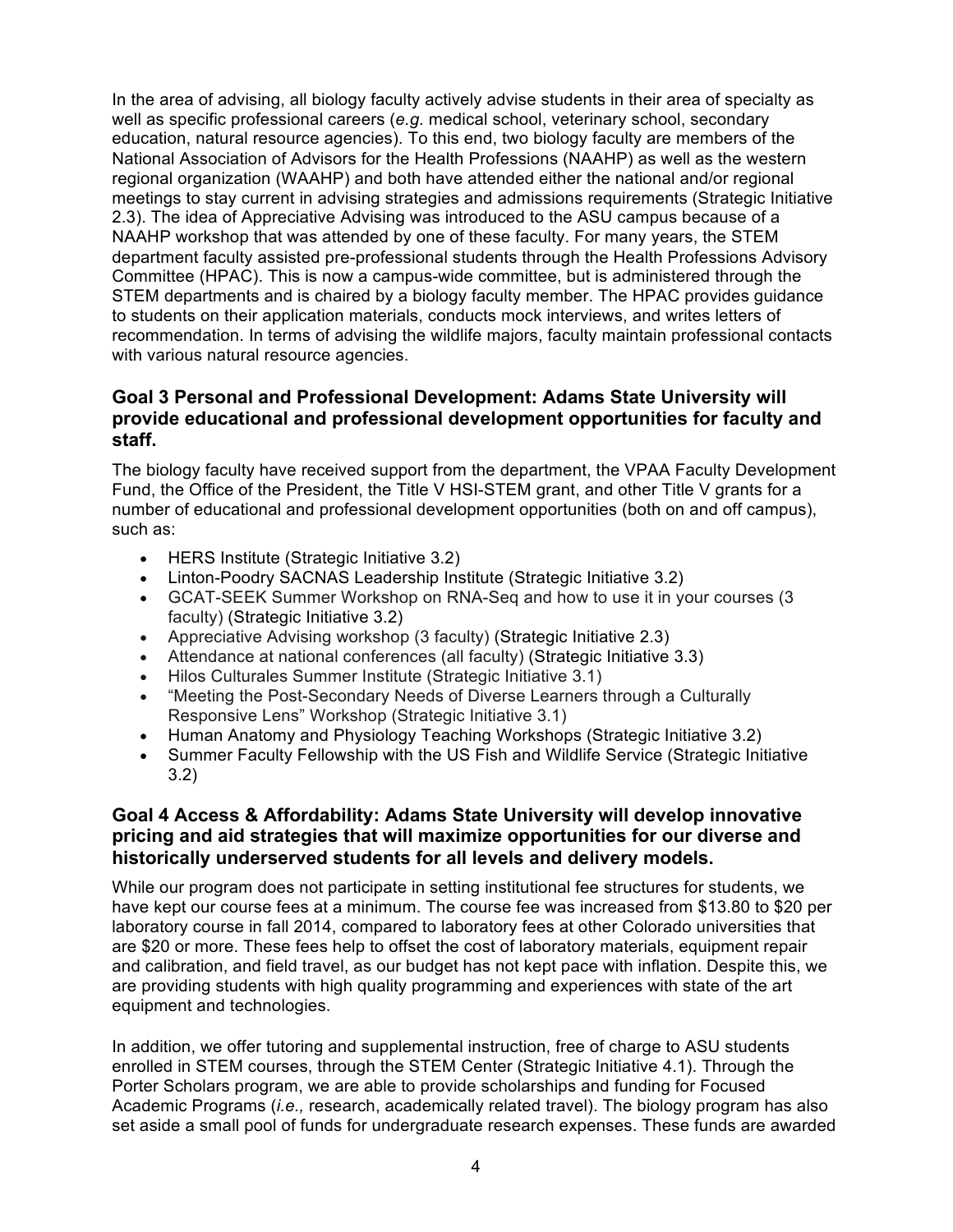on a competitive basis through a grant application process to students who are not Porter Scholars or who do not qualify for CO-AMP funding.

### **Goal 5: Community Relations: Adams State University will collaborate with the community to provide culturally responsive and sustainable development opportunities that mutually benefit the campus and the San Luis Valley community.**

Faculty and students within the biology program have organized, participated in, or supported a variety of activities that address this goal. Examples of these activities include:

- Organize the *Faculty Lecture Series* (2012-2017). The goal of this series is to provide opportunities for the community to learn about research or areas of interest of ASU faculty. (Strategic Initiative 5.1)
- Contribute to the "Lifeways" Lecture Series, a place-based lecture series. (Strategic Initiative 5.1)
- SACNAS members volunteered for the BLM *Plumas de Familia* outreach event (Strategic Initiative 5.1)
- Networking dinner hosted by SACNAS to connect students with local professionals in STEM. (Strategic Initiative 5.3)
- Organize the annual SLV Crane festival at which ASU Tri Beta students volunteer (Strategic Initiative 5.3 and 5.4)
- Tri-Beta members participate annually in the ASU Cares Day and CROP Hunger Walk (Strategic Initiative 5.3)
- Tri-Beta members volunteer at the Bridge Assisted Living Center, Alpine Veterinary Hospital, Alamosa Wildlife Refuge Visitors Center, and La Puente Soup Kitchen (Strategic Initiative 5.3)
- A Biology faculty member led the E.A.R.T.H. Group in organizing a Riparian Restoration Community Service Project along the Rio Grande, coordinating a Rio Grande River Corridor Cleanup, Campus Garden Development day in partnership with La Puente VEGI, a reduce and reuse community sale on campus, screening a sustainability themed film on Earthships, and co-sponsoring the SLV Climate March (Strategic Initiative 5.3)

Biology faculty members have contributed to a book called "The San Luis Valley: Geology, Ecology, and Human History." This edited volume will help to build understanding of the natural and cultural history of the SLV among our campus and community (Strategic Initiative 5.4).

The Biology program cultivates relationships with alumni (Strategic Initiative 5.6). For example, professors invite alumni who work in natural resource management agencies here in the SLV to give talks to current students. This cultivates relationships with alumni, the agencies, and benefits our current students. We also invite alumni to speak at Tri-Beta, SACNAS, and Porter Scholar events.

### **Narrative discussing components or items associated with a program that are essential to Adams State but are not found within ASU2020**

The Society for the Advancement of Chicanos and Native Americans in Science (SACNAS) is a national organization that started over 40 years ago to promote diversity in the sciences. Adams State started a chapter in 2013 and since then, our SACNAS chapter has participated in activities such as:

- organize and run 1-2 STEM Saturdays a year for the past 3 years
- hosted two networking dinners; invited STEM professionals from the community to meet our students and talk about their careers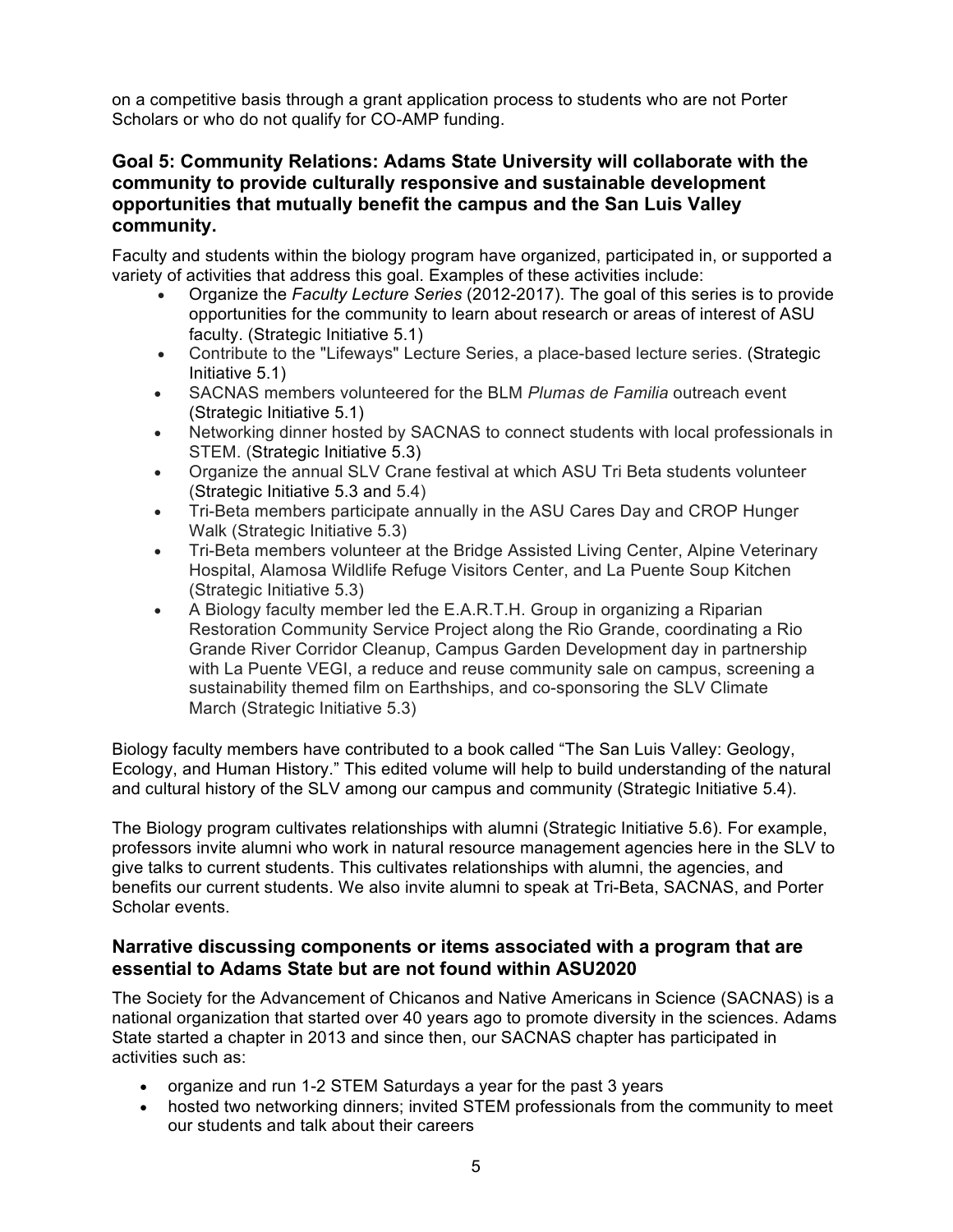- hosted presentation by Michael Gonzales from Soymap to talk about epigenetics and summer internship opportunities
- hosted a resume workshop
- hosted a SACNAS travel scholarship essay workshop
- faculty advisor has taken over 30 students to 4 National SACNAS Conferences
- participate in AS&F, ASU Cares day, and Homecoming activities
- fundraising activities include weekly chili sales and 5K fun-runs

# **Criterion 2 Quality of program outcomes**

#### **Results of annual assessment reports**

Assessment feedback was provided in different formats throughout the last five years, with numerical scores provided only for the past 3 years. The feedback is summarized in Table 2.1.

**Table 2.1. Summary of assessment feedback.** Numerical scores were based on the scale of Excellent = 2, Adequate = 1, and Incomplete =  $0$ 

| <b>Short-form Question</b>                                                     | AY 12-13  | AY 13-14  | AY<br>$14 - 15$ | AY 15-<br>16 | AY 16-<br>17 |
|--------------------------------------------------------------------------------|-----------|-----------|-----------------|--------------|--------------|
| Information/Evidence/Data Gathered to Inform<br>Department of Student Learning | Excellent | Adequate  | 0.67            | 1.625        | 1.714        |
| Departmental Discussion of Information                                         | Excellent | Excellent | 1.67            | 1.625        | 2.000        |
| Discoveries/conclusions                                                        | Adequate  | Adequate  | 0.83            | 1.875        | 2.000        |
| Planned Actions Based on Discoveries About<br>Students and Their Learning      | Excellent | Excellent | 0.83            | 1.875        | 2.000        |
| Support/resources                                                              | Excellent | Excellent | 1               | 1.625        | 1.857        |

The biology faculty have developed a better understanding of the assessment process over the last five years and are committed to using the information to improve our curriculum. This commitment is demonstrated by the improvement in our "scores" as we develop better knowledge of assessment tools and techniques.

A few noteworthy comments from the most recent evaluation:

- *It is clear that the department takes assessment seriously, with a retreat, rubric calibration, and follow-up meeting. Using multiple assessments for each SLO is also a major plus.*
- *I love that this department is really digging in and using their data to drive instruction. This commitment will allow more goals to be met in the future. The implementation of the Scientific Writing course is a great idea. I like that new rubrics have been developed and are being used.*

#### **Scores of graduates on national assessments**

The biology program uses the ETS Major Field Test in Biology as a measure of achievement. The five-year test score data is presented in Table 2.2.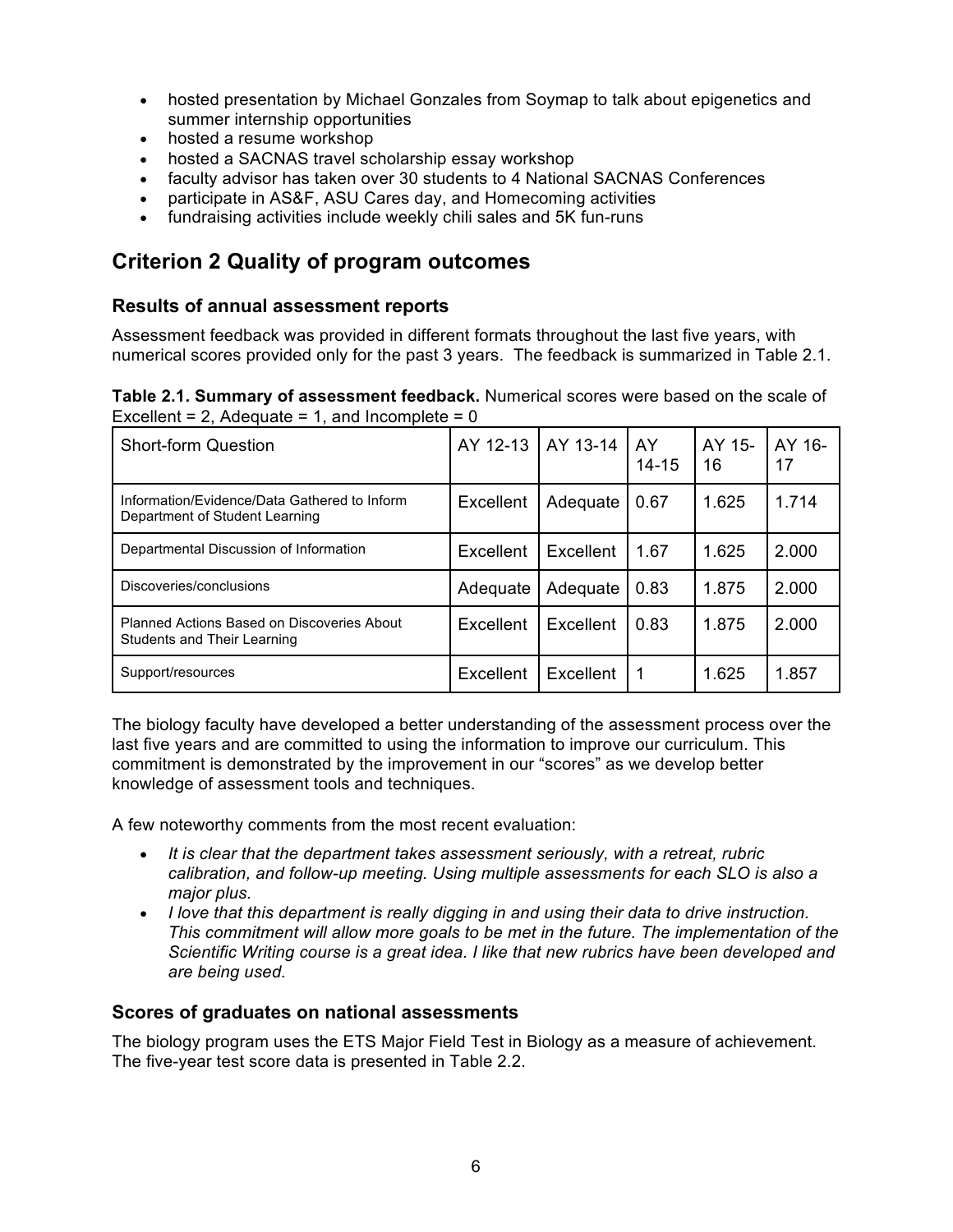| Year                 | <b>ASU mean</b> | <b>ASUN</b> | <b>National Institutional Mean</b> | <b>National Institutional</b><br>N |
|----------------------|-----------------|-------------|------------------------------------|------------------------------------|
| 2013                 | 156             | 11          | $152.1 (+/- 8)$                    | 488                                |
| 2014                 | 164             | 11          | $152 (+/- 7.9)$                    | 509                                |
| 2015                 | 155             | 19          | $152 (+/- 7.9)$                    | 511                                |
| 2016                 | 152             | 13          | $151.9$ (+/- $7.5$ )               | 440                                |
| 2017                 | 156             | 16          | $151.9$ (+/- 7.8)                  | 467                                |
| Five-year<br>Average | 156.6           | 14          | 151.98                             | 483                                |

**Table 2.2. Comparing Graduating ASU Biology Majors and National Means on the ETS Major Field Test**

ASU students have performed at or above the national mean on the Biology Major Field Test each of the last five years. This is consistent with the 25-year average score of 157.8 for ASU Biology seniors (the 25-year National Institutional mean is not available).

### **Jobs secured by graduates**

The faculty within the biology program are committed to preparing graduates that are nationally competitive for biology related jobs (*e.g.,* natural resource agencies, biotechnology industry) and secondary education positions. Based on student-reported data, over the past 5 years our placement rate has been 100% in all areas and the 25-year average is also very high (Table 2.3).

**Table 2.3. Biology Program Job Acceptance Rates** (Hiring rate is given as percent of students who applied and were hired. This data is student-reported and may not include all students who applied for positions. 5-year average is based on graduates in AY2012-13 through AY2016-17. \*Note that industry hires were not tracked until AY 2012-13.)

|                                     | 5-year                                              |     | 25-year rate               |                       |  |  |
|-------------------------------------|-----------------------------------------------------|-----|----------------------------|-----------------------|--|--|
| <b>Position Type</b>                | <b>Hiring</b><br>% of graduates<br>applying<br>rate |     | % of graduates<br>applying | <b>Hiring</b><br>rate |  |  |
| <b>Natural Resource</b><br>Agencies | 10.7                                                | 100 | 19                         | 93.9                  |  |  |
| Industry*                           | 15.6                                                | 100 | na                         | na                    |  |  |
| <b>Secondary Educators</b>          | 6.7                                                 | 100 | 7.6                        | 100                   |  |  |

In the last five years, we have placed at least 22 students in internships with different resource management agencies and non-government agencies, and at least 18 of our graduates have found permanent jobs in natural resource management, industry, and teaching in local schools.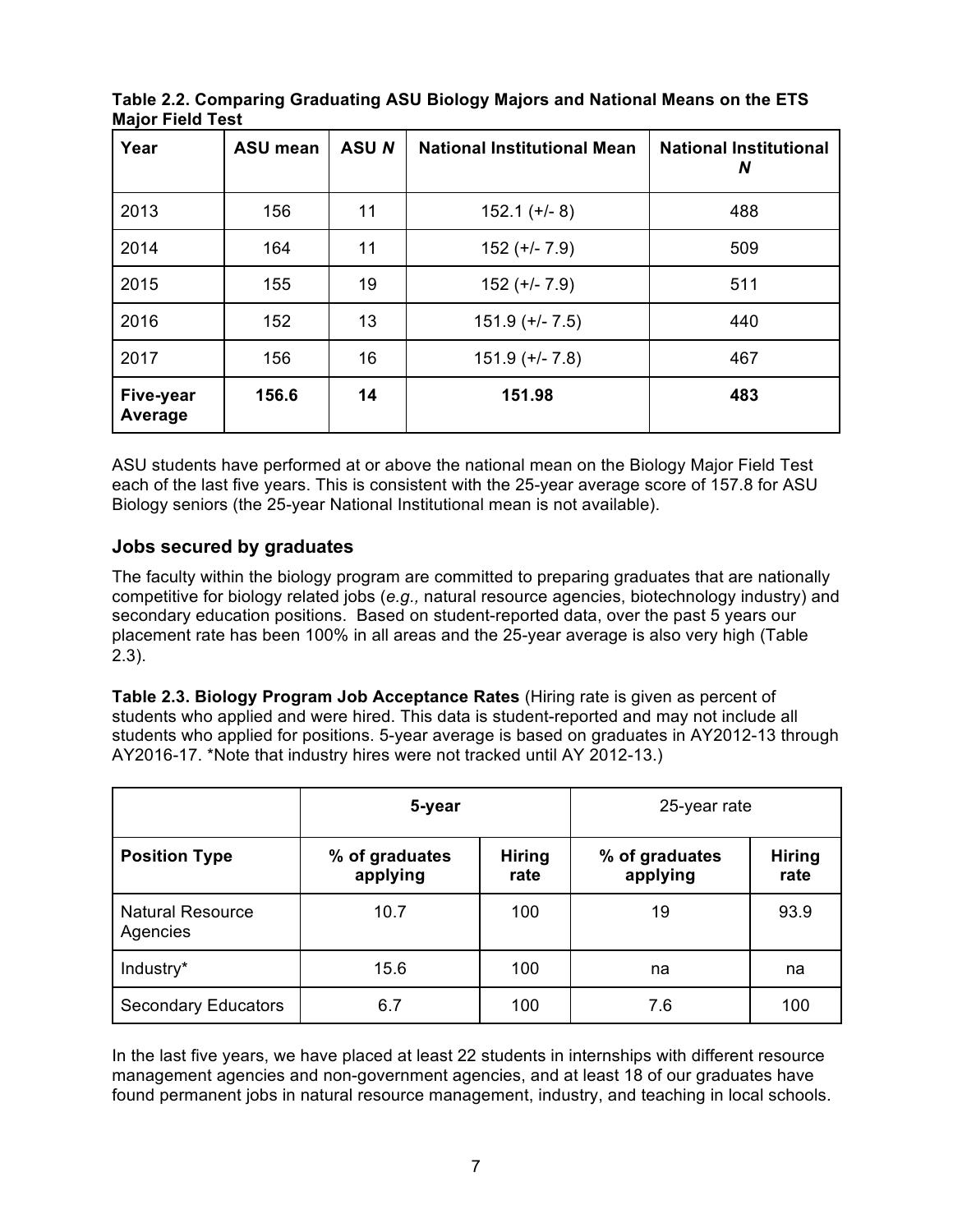### **Admission and admission rates to graduate or professional schools**

The faculty within the biology program aim to prepare graduates that are nationally competitive for acceptance into graduate and professional schools (*e.g..,* medical, dental, veterinary, alliedhealth). As evidence of our success, our students have very high rates of acceptance with 5 year and 25-year averages presented in Table 2.4.

**Table 2.4. Biology Program Acceptance Rates** (% acceptance is given as percent of students who applied and were accepted. This data is student-reported and may not include all students who applied. 5-year average is based on graduates in AY 2012-13 through AY 2016-17.)

|                                     | 5-year rate                |                           | 25-year rate |                    |  |  |
|-------------------------------------|----------------------------|---------------------------|--------------|--------------------|--|--|
| <b>Position Type</b>                | % of graduates<br>applying | $\%$<br><b>Acceptance</b> |              | $\%$<br>Acceptance |  |  |
| Graduate school                     | 12                         | 33.3                      | 12.8         | 85.2               |  |  |
| Medical school                      | 9.3                        | 57.1                      | 9.3          | 82.1               |  |  |
| Veterinary school                   | 0                          | 0                         | 3.6          | 80.0               |  |  |
| Dental school                       | 5.3                        | 100                       | 2.6          | 90.9               |  |  |
| <b>Allied Health</b><br>Professions | 12                         | 66.7                      | 10.2         | 81.4               |  |  |

While the five-year average for acceptance to health professional programs and graduate schools is lower than the 25-year average, it should be noted that this data includes 12 recent graduates who are waiting on acceptance notification. In the last five years, 3 students have matriculated into a graduate program, 4 into medical school, 4 into dental school, and 2 into other health professional programs.

The Health Professions Advisory Committee, whose membership is predominantly biology program faculty, advises students from across campus and provides mock interviews, critiques on personal statements, and suggestions on how to compose a competitive application. The advising by biology program faculty undoubtedly has affected the success of these students.

# **Criterion 3 Demand for the program**

### **Internal demand**

In reviewing the Induced Course Load Matrix, it is apparent that the biology program is not only educating our majors, but is also providing service to other majors (*i.e.*, chemistry, nursing, and HPPE). Many biochemistry students complete a minor in biology and we offer specific service courses for the pre-nursing and HPPE students (*e.g.,* Nutrition, Human Anatomy & Physiology, Human Anatomy, and Non-Majors Microbiology). The program also offers a popular general education Introductory Biology course that does not have a mathematics prerequisite. Table 3.1 summarizes the percent of biology credit hours completed by these majors as well as all other majors combined, which is an indication of our service to general education on campus.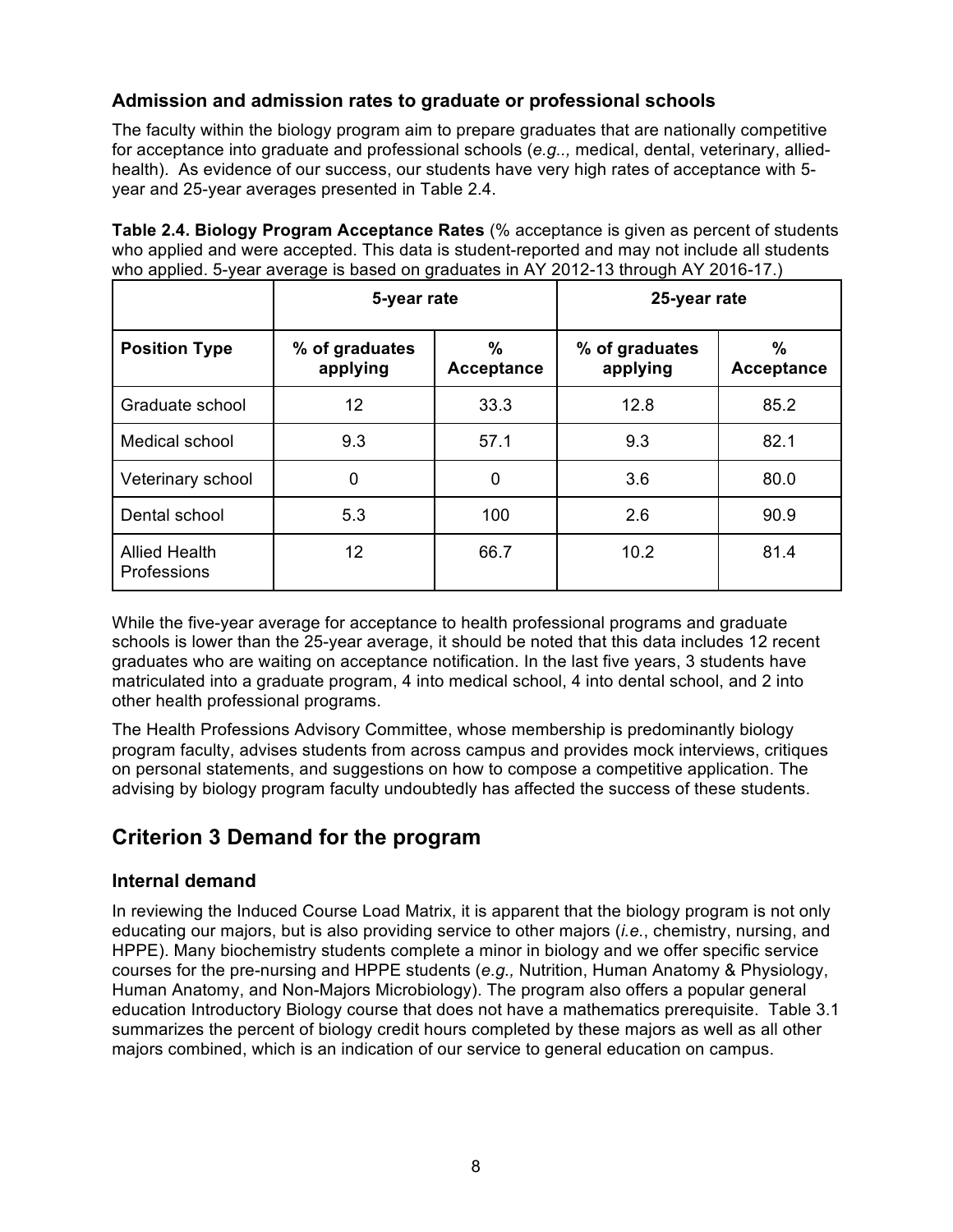| Year    | <b>Biology</b><br>majors | <b>Chemistry</b><br>majors | <b>HPPE</b><br>majors | <b>Pre-Nursing</b><br>majors | All<br>others |
|---------|--------------------------|----------------------------|-----------------------|------------------------------|---------------|
| 2014-15 | 34.8                     | 18.4                       | 8.3                   | 9.3                          | 29.2          |
| 2015-16 | 34.8                     | 15.2                       | 7.5                   | 8.7                          | 33.8          |
| 2016-17 | 34.5                     | 10.8                       | 9.2                   | 8.6                          | 36.9          |
| Average | 34.7                     | 14.8                       | 8.3                   | 8.87                         | 33.3          |

**Table 3.1. Percent of Biology credits completed by student major.**

It should be noted that while the total university headcount has decreased from 3444 in 2012-13 to 2750 in 2016-17, a decrease of ~20%, the head count in biology has decreased by 18% (181 in 2014-15 to 148 in 2016-17). In addition, over the five-year period, 53 students completed a biology minor.

#### **Employment opportunities: national and state statistics**

#### **National employment outlook for biology majors:**

According to the Bureau of Labor Statistics, projected job growth in fields that our graduates have historically entered range from 3.8 - 37.4%, with a mean projected growth of 14.6% between 2016 and 2026 (Table 3.2). Of note is the diversity of potential biology-related careers listed by the Bureau of Labor Statistics that our graduates have pursued.

#### **Table 3.2. National estimates of Biology-related job growth from 2016 to 2026.**

Occupations are based on historic Biology program graduate placement. Data are predicted percentages of job growth. (Bureau of Labor Statistics)

| 1.      | Biological science teachers, postsecondary                    | 15.1 |
|---------|---------------------------------------------------------------|------|
| 2.      | <b>Biological technicians</b>                                 | 7.9  |
| 3.      | Biological scientists, all other                              | 10.2 |
| $4_{-}$ | Dental assistants                                             | 19.5 |
| 5.      | Dentists, general                                             | 17.5 |
|         | 6. Environmental science technicians                          | 11.9 |
|         | 7. Environmental science teachers, postsecondary              | 9.6  |
| 8.      | Environmental scientists & specialists                        | 11.1 |
| 9.      | Fish and game wardens                                         | 4.3  |
|         | 10. Fishing and hunting workers                               | 7.2  |
|         | 11. Forest and conservation technicians                       | 3.8  |
|         | 12. Forest fire inspectors & prevention specialists           | 26.6 |
|         | 13. Forestry and conservation science teachers, postsecondary | 7.7  |
|         | 14. Genetic counselors                                        | 28.3 |
|         | 15. Physical therapists                                       | 25.0 |
|         | 16. Physician assistants                                      | 37.4 |
|         | 17. Physicians                                                | 13.3 |
|         | 18. Radiologic technicians                                    | 12.3 |
|         | 19. Surgeons                                                  | 16.8 |
|         | 20. Veterinarians                                             | 18.1 |
|         | 21. Veterinary technicians                                    | 19.9 |
|         | 22. Zoologists and wildlife biologists                        | 7.5  |
|         |                                                               |      |

#### Average projected job growth 14.6 %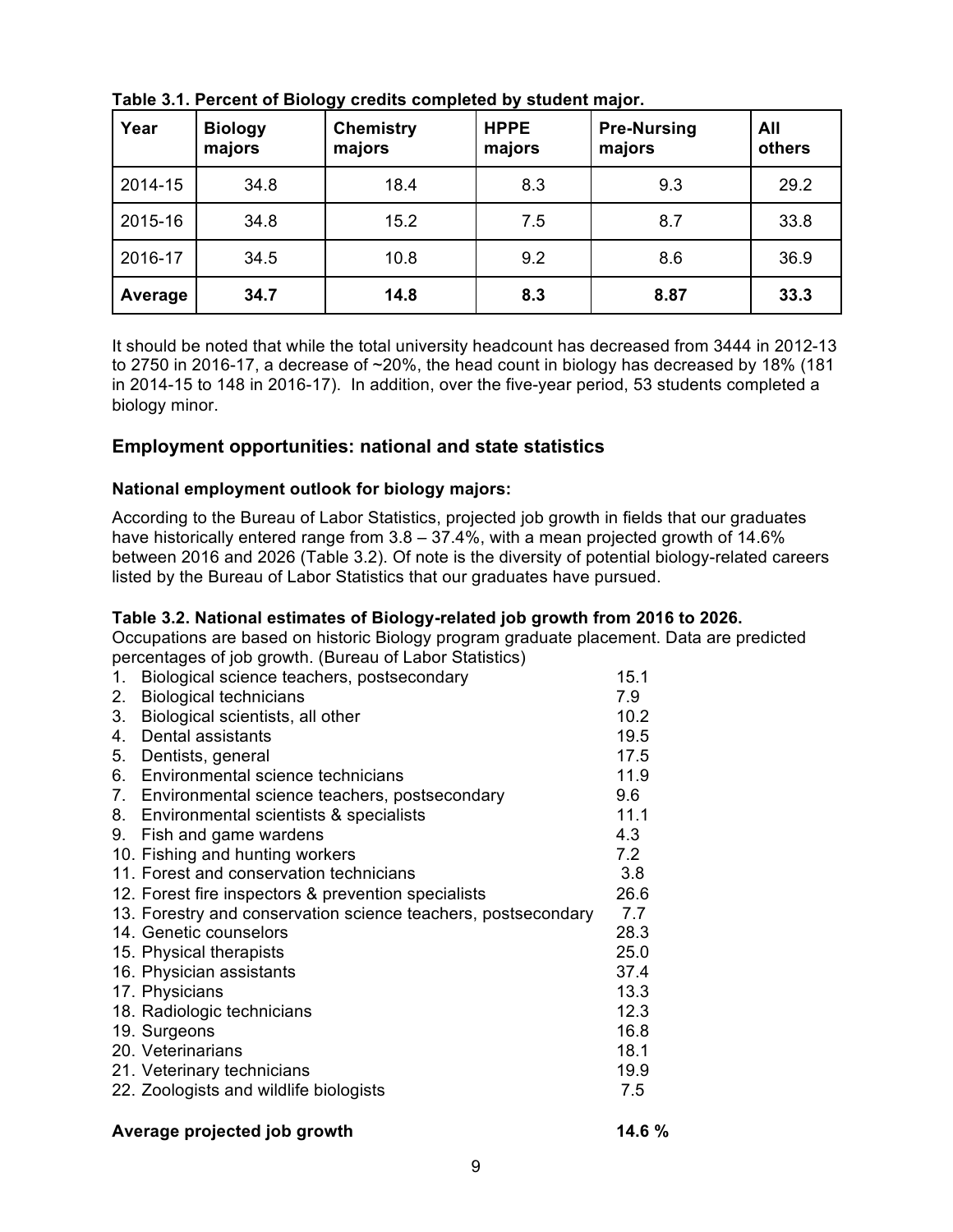In Colorado, the most recent data we could find were the number of biology-related jobs in the state in May, 2016 (Table 3.3). These data show nearly 45,000 biology-related jobs in Colorado, which made up nearly 2% of all jobs in the state (Table 3.3, not including jobs in health care facilities).

Other data indicate that the job outlook for Molecular or Cellular Biologists in Colorado has been positive since 2004. Vacancies for these careers have increased by 16.23 percent nationwide in that time, with an average growth of 2.71 percent per year. Demand for Molecular and Cellular Biologists is expected to continue to increase, with an expected 7,170 new jobs in Colorado by 2018. This represents an annual increase of 2.9 % for the next few years. (Recruiter.com)

**Table 3.3. State Occupational Employment Estimates for Colorado for May, 2016.** These

estimates were calculated with data collected from employers in all industry sectors in metropolitan and nonmetropolitan areas in Colorado. (Bureau of Labor Statistics)

| RSE <sup>2</sup><br>employed <sup>®</sup><br>$1330 +/-$<br>7.2%<br>1.<br>Natural science managers<br>2.<br>22.2<br>450<br>Microbiologists<br>3.<br>Soil and plant scientists<br>230<br>27.5<br>Zoologists and wildlife biologists<br>640<br>8.8<br>4.<br>820<br>5.8<br>5.<br>Biological scientists, all other<br>1170<br>9.6<br>6.<br><b>Conservation scientists</b><br>320<br>7.<br>10.6<br>Epidemiologists<br>8.<br>Medical scientists other than epidemiologists<br>1130<br>6.4<br>60<br>Life scientists, all other<br>0<br>9.<br>10. Environmental scientists and specialists,<br>including health<br>3140<br>8.3<br>11. Biological technicians<br>2860<br>2.5<br>12. Environmental science and protection<br>technicians, including health<br>830<br>18.4<br>13. Forest and conservation technicians<br>1170<br>4.4<br>14. Life, physical, and social science technicians,<br>930<br>10.0<br>all other<br>990<br>5.1<br>15. Biological science teachers, postsecondary<br>16. Forestry and conservation science<br>70<br>0<br>teachers, postsecondary<br>4.0<br>17. Environmental science teachers, postsecondary<br>100<br>970<br>18. Chiropractors<br>9.0<br>2020<br>13.8<br>19. Dentists, general<br>5510<br>7.9<br>20. Pharmacists<br>3810<br>9.2<br>21. Family and general practitioners<br>930<br>14.7<br>22. Surgeons<br>23. Physician assistants<br>2850<br>5.7<br>24. Physical therapists<br>4740<br>4.3<br>25. Veterinarians<br>6.8<br>2050<br>6.3<br>26. Medical and laboratory technicians<br>2000<br>27. Veterinary technologists and technicians<br>3660<br>7.7<br>28. Genetic counselors<br>26.3<br>60 |                                  | Number |  |
|----------------------------------------------------------------------------------------------------------------------------------------------------------------------------------------------------------------------------------------------------------------------------------------------------------------------------------------------------------------------------------------------------------------------------------------------------------------------------------------------------------------------------------------------------------------------------------------------------------------------------------------------------------------------------------------------------------------------------------------------------------------------------------------------------------------------------------------------------------------------------------------------------------------------------------------------------------------------------------------------------------------------------------------------------------------------------------------------------------------------------------------------------------------------------------------------------------------------------------------------------------------------------------------------------------------------------------------------------------------------------------------------------------------------------------------------------------------------------------------------------------------------------------------------------------------------------------------------------------------------------|----------------------------------|--------|--|
|                                                                                                                                                                                                                                                                                                                                                                                                                                                                                                                                                                                                                                                                                                                                                                                                                                                                                                                                                                                                                                                                                                                                                                                                                                                                                                                                                                                                                                                                                                                                                                                                                            |                                  |        |  |
|                                                                                                                                                                                                                                                                                                                                                                                                                                                                                                                                                                                                                                                                                                                                                                                                                                                                                                                                                                                                                                                                                                                                                                                                                                                                                                                                                                                                                                                                                                                                                                                                                            |                                  |        |  |
|                                                                                                                                                                                                                                                                                                                                                                                                                                                                                                                                                                                                                                                                                                                                                                                                                                                                                                                                                                                                                                                                                                                                                                                                                                                                                                                                                                                                                                                                                                                                                                                                                            |                                  |        |  |
|                                                                                                                                                                                                                                                                                                                                                                                                                                                                                                                                                                                                                                                                                                                                                                                                                                                                                                                                                                                                                                                                                                                                                                                                                                                                                                                                                                                                                                                                                                                                                                                                                            |                                  |        |  |
|                                                                                                                                                                                                                                                                                                                                                                                                                                                                                                                                                                                                                                                                                                                                                                                                                                                                                                                                                                                                                                                                                                                                                                                                                                                                                                                                                                                                                                                                                                                                                                                                                            |                                  |        |  |
|                                                                                                                                                                                                                                                                                                                                                                                                                                                                                                                                                                                                                                                                                                                                                                                                                                                                                                                                                                                                                                                                                                                                                                                                                                                                                                                                                                                                                                                                                                                                                                                                                            |                                  |        |  |
|                                                                                                                                                                                                                                                                                                                                                                                                                                                                                                                                                                                                                                                                                                                                                                                                                                                                                                                                                                                                                                                                                                                                                                                                                                                                                                                                                                                                                                                                                                                                                                                                                            |                                  |        |  |
|                                                                                                                                                                                                                                                                                                                                                                                                                                                                                                                                                                                                                                                                                                                                                                                                                                                                                                                                                                                                                                                                                                                                                                                                                                                                                                                                                                                                                                                                                                                                                                                                                            |                                  |        |  |
|                                                                                                                                                                                                                                                                                                                                                                                                                                                                                                                                                                                                                                                                                                                                                                                                                                                                                                                                                                                                                                                                                                                                                                                                                                                                                                                                                                                                                                                                                                                                                                                                                            |                                  |        |  |
|                                                                                                                                                                                                                                                                                                                                                                                                                                                                                                                                                                                                                                                                                                                                                                                                                                                                                                                                                                                                                                                                                                                                                                                                                                                                                                                                                                                                                                                                                                                                                                                                                            |                                  |        |  |
|                                                                                                                                                                                                                                                                                                                                                                                                                                                                                                                                                                                                                                                                                                                                                                                                                                                                                                                                                                                                                                                                                                                                                                                                                                                                                                                                                                                                                                                                                                                                                                                                                            |                                  |        |  |
|                                                                                                                                                                                                                                                                                                                                                                                                                                                                                                                                                                                                                                                                                                                                                                                                                                                                                                                                                                                                                                                                                                                                                                                                                                                                                                                                                                                                                                                                                                                                                                                                                            |                                  |        |  |
|                                                                                                                                                                                                                                                                                                                                                                                                                                                                                                                                                                                                                                                                                                                                                                                                                                                                                                                                                                                                                                                                                                                                                                                                                                                                                                                                                                                                                                                                                                                                                                                                                            |                                  |        |  |
|                                                                                                                                                                                                                                                                                                                                                                                                                                                                                                                                                                                                                                                                                                                                                                                                                                                                                                                                                                                                                                                                                                                                                                                                                                                                                                                                                                                                                                                                                                                                                                                                                            |                                  |        |  |
|                                                                                                                                                                                                                                                                                                                                                                                                                                                                                                                                                                                                                                                                                                                                                                                                                                                                                                                                                                                                                                                                                                                                                                                                                                                                                                                                                                                                                                                                                                                                                                                                                            |                                  |        |  |
|                                                                                                                                                                                                                                                                                                                                                                                                                                                                                                                                                                                                                                                                                                                                                                                                                                                                                                                                                                                                                                                                                                                                                                                                                                                                                                                                                                                                                                                                                                                                                                                                                            |                                  |        |  |
|                                                                                                                                                                                                                                                                                                                                                                                                                                                                                                                                                                                                                                                                                                                                                                                                                                                                                                                                                                                                                                                                                                                                                                                                                                                                                                                                                                                                                                                                                                                                                                                                                            |                                  |        |  |
|                                                                                                                                                                                                                                                                                                                                                                                                                                                                                                                                                                                                                                                                                                                                                                                                                                                                                                                                                                                                                                                                                                                                                                                                                                                                                                                                                                                                                                                                                                                                                                                                                            |                                  |        |  |
|                                                                                                                                                                                                                                                                                                                                                                                                                                                                                                                                                                                                                                                                                                                                                                                                                                                                                                                                                                                                                                                                                                                                                                                                                                                                                                                                                                                                                                                                                                                                                                                                                            |                                  |        |  |
|                                                                                                                                                                                                                                                                                                                                                                                                                                                                                                                                                                                                                                                                                                                                                                                                                                                                                                                                                                                                                                                                                                                                                                                                                                                                                                                                                                                                                                                                                                                                                                                                                            |                                  |        |  |
|                                                                                                                                                                                                                                                                                                                                                                                                                                                                                                                                                                                                                                                                                                                                                                                                                                                                                                                                                                                                                                                                                                                                                                                                                                                                                                                                                                                                                                                                                                                                                                                                                            |                                  |        |  |
|                                                                                                                                                                                                                                                                                                                                                                                                                                                                                                                                                                                                                                                                                                                                                                                                                                                                                                                                                                                                                                                                                                                                                                                                                                                                                                                                                                                                                                                                                                                                                                                                                            |                                  |        |  |
|                                                                                                                                                                                                                                                                                                                                                                                                                                                                                                                                                                                                                                                                                                                                                                                                                                                                                                                                                                                                                                                                                                                                                                                                                                                                                                                                                                                                                                                                                                                                                                                                                            |                                  |        |  |
|                                                                                                                                                                                                                                                                                                                                                                                                                                                                                                                                                                                                                                                                                                                                                                                                                                                                                                                                                                                                                                                                                                                                                                                                                                                                                                                                                                                                                                                                                                                                                                                                                            |                                  |        |  |
|                                                                                                                                                                                                                                                                                                                                                                                                                                                                                                                                                                                                                                                                                                                                                                                                                                                                                                                                                                                                                                                                                                                                                                                                                                                                                                                                                                                                                                                                                                                                                                                                                            |                                  |        |  |
|                                                                                                                                                                                                                                                                                                                                                                                                                                                                                                                                                                                                                                                                                                                                                                                                                                                                                                                                                                                                                                                                                                                                                                                                                                                                                                                                                                                                                                                                                                                                                                                                                            |                                  |        |  |
|                                                                                                                                                                                                                                                                                                                                                                                                                                                                                                                                                                                                                                                                                                                                                                                                                                                                                                                                                                                                                                                                                                                                                                                                                                                                                                                                                                                                                                                                                                                                                                                                                            |                                  |        |  |
|                                                                                                                                                                                                                                                                                                                                                                                                                                                                                                                                                                                                                                                                                                                                                                                                                                                                                                                                                                                                                                                                                                                                                                                                                                                                                                                                                                                                                                                                                                                                                                                                                            |                                  |        |  |
|                                                                                                                                                                                                                                                                                                                                                                                                                                                                                                                                                                                                                                                                                                                                                                                                                                                                                                                                                                                                                                                                                                                                                                                                                                                                                                                                                                                                                                                                                                                                                                                                                            |                                  |        |  |
|                                                                                                                                                                                                                                                                                                                                                                                                                                                                                                                                                                                                                                                                                                                                                                                                                                                                                                                                                                                                                                                                                                                                                                                                                                                                                                                                                                                                                                                                                                                                                                                                                            |                                  |        |  |
|                                                                                                                                                                                                                                                                                                                                                                                                                                                                                                                                                                                                                                                                                                                                                                                                                                                                                                                                                                                                                                                                                                                                                                                                                                                                                                                                                                                                                                                                                                                                                                                                                            |                                  |        |  |
|                                                                                                                                                                                                                                                                                                                                                                                                                                                                                                                                                                                                                                                                                                                                                                                                                                                                                                                                                                                                                                                                                                                                                                                                                                                                                                                                                                                                                                                                                                                                                                                                                            |                                  |        |  |
|                                                                                                                                                                                                                                                                                                                                                                                                                                                                                                                                                                                                                                                                                                                                                                                                                                                                                                                                                                                                                                                                                                                                                                                                                                                                                                                                                                                                                                                                                                                                                                                                                            |                                  |        |  |
|                                                                                                                                                                                                                                                                                                                                                                                                                                                                                                                                                                                                                                                                                                                                                                                                                                                                                                                                                                                                                                                                                                                                                                                                                                                                                                                                                                                                                                                                                                                                                                                                                            | Biology-related jobs in Colorado | 44,840 |  |
| Percentage of biology-related jobs in Colorado<br>1.8                                                                                                                                                                                                                                                                                                                                                                                                                                                                                                                                                                                                                                                                                                                                                                                                                                                                                                                                                                                                                                                                                                                                                                                                                                                                                                                                                                                                                                                                                                                                                                      |                                  |        |  |

<sup>1</sup> Number employed out of a total of 2,507,680 jobs  $^2$  RSE = Relative Standard Error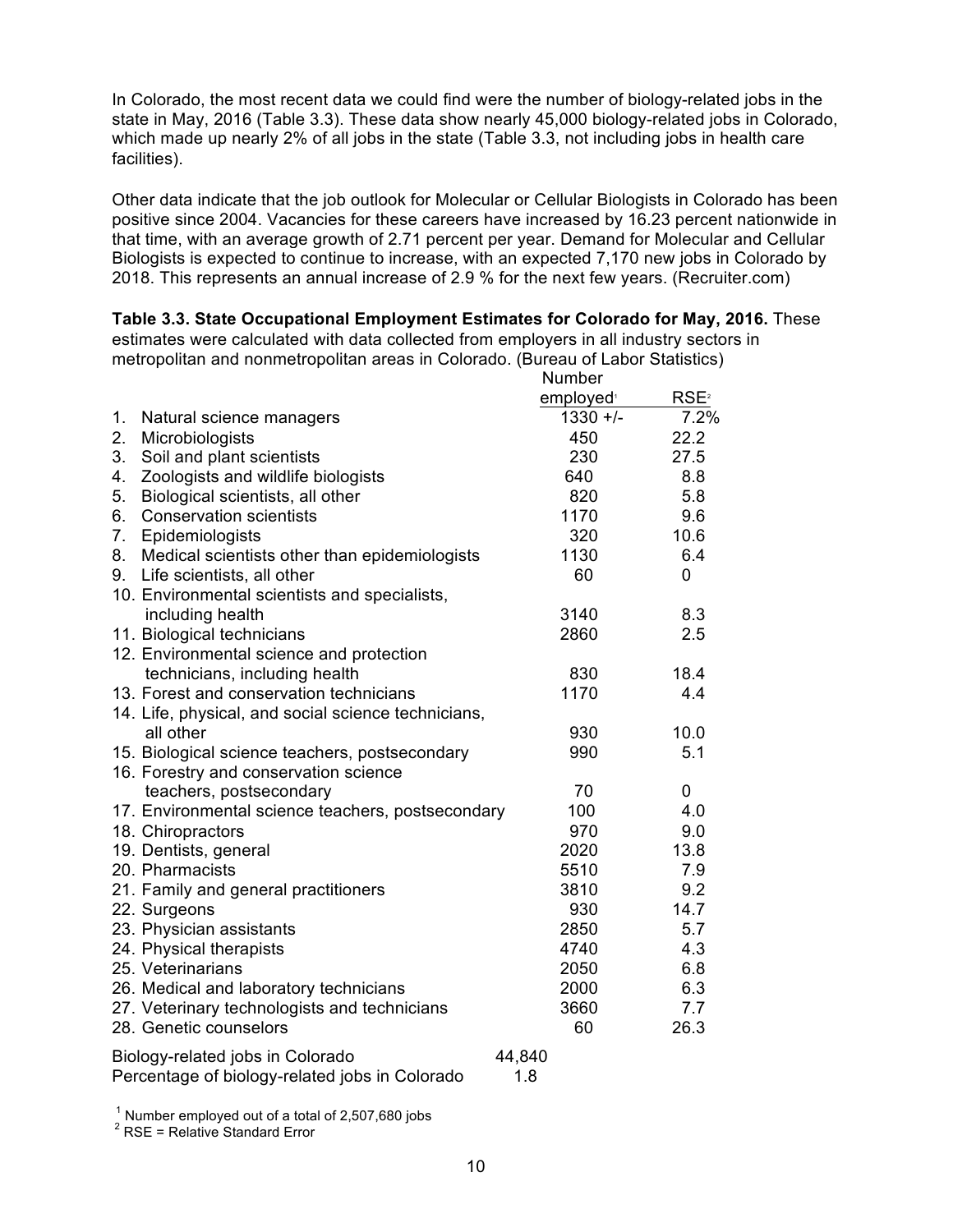### **10-year trend of graduates**

The number of biology graduates has remained relatively steady over the last ten years, with a dip in 2008-09 and a recent increase over the last three years (Figure 3.1). We are expecting approximately 16 graduates in 2017-18.



**Figure 3.1. Total number of Biology graduates over a 10-year timeframe (2007-08 through 2016-17)**



**Figure 3.2. Trend in biology graduates in the state of Colorado**

The 10-year trend of an increase in graduates with an undergraduate degree within the biological sciences at ASU correlates with trends observed at the state level (Figure 3.1 and 3.2).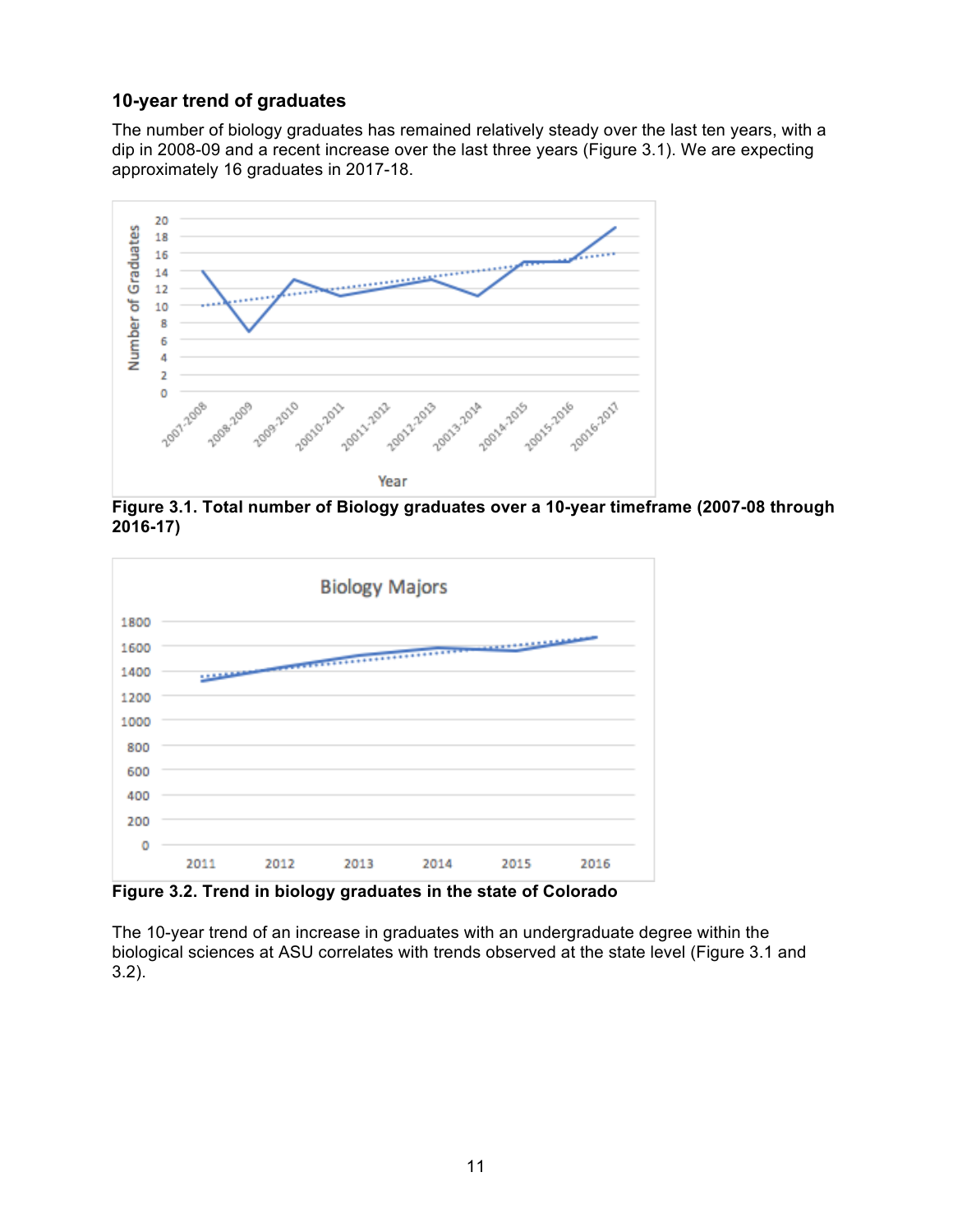| Year:                               |                | 2 | 3              | 4              | 5 | 6           | 7            | 8            | 9              | 10 | <b>Total</b> |
|-------------------------------------|----------------|---|----------------|----------------|---|-------------|--------------|--------------|----------------|----|--------------|
| <b>BA Liberal Arts</b>              | $\overline{2}$ |   | 0              | 0              | 1 | 1           | 4            | 0            | $\Omega$       | 4  |              |
| <b>BA Science Education</b>         | $\Omega$       | 0 | $\Omega$       | $\mathbf{0}$   | 0 | $\mathbf 0$ | $\mathbf{0}$ | $\mathbf{0}$ | 0              | 0  | 0            |
| <b>BS Organismal</b>                | 2              | 0 | $\overline{2}$ | $\overline{2}$ | 2 | 3           | 5            | 3            | $\overline{2}$ | 3  | 24           |
| <b>BS Cell/</b><br><b>Molecular</b> |                | 3 | 6              | 7              | 4 | 6           | 4            | 8            | 6              | 7  | 58           |
| <b>BS Wildlife</b>                  | 3              | 3 | 5              | $\overline{2}$ | 5 | 3           | 1            | 4            | 7              | 8  | 41           |

**Table 3.4. Degrees awarded by degree track over a 10-year timeframe (2007-08 through 2016-17).**

The degrees awarded by degree track has predominantly been consistent over the past 10 years, while it should be noted that there are currently multiple students pursuing the BA in science education degree (Table 3.4). Considering national trends and predicted employment and job growth data (Table 3.2 and 3.3), the Biology program anticipates a continued trend of increased demand.

# **Criterion 4 Size, scope, and productivity of the program**

The biology program serves a large number of students both within and outside the major. The average student credit hour for biology is above the average for the university and the number of degrees awarded is equivalent to the median (Table 4.1). The five-year average for biology degrees awarded is 15, the same as the university median of 15 degrees awarded (excluding interdisciplinary degrees). Faculty in the biology program also engage undergraduate students in original research and mentor them in their internships, as well as serve on graduate students' thesis committees.

In addition to directly serving students, faculty serve the campus, community and discipline. Faculty actively participate in campus-wide committees and leadership, engage the community of all ages, and serve the academic discipline.

### **Degrees awarded**

| year         | # of degrees awarded | degrees/full-time faculty |
|--------------|----------------------|---------------------------|
| 2012-13      | 13                   | 2.4                       |
| 2013-14      | 11                   | 2.0                       |
| 2014-15      | 15                   | 2.7                       |
| 2015-16      | 15                   | 2.7                       |
| 2016-17      | 19                   | 3.5                       |
| <b>Total</b> | 73                   | 13.3                      |

**Table 4.1. Biology degrees awarded and number of degrees per faculty.** The number of degrees per full-time faculty was calculated using 5.5 as the department chair teaches a halftime load.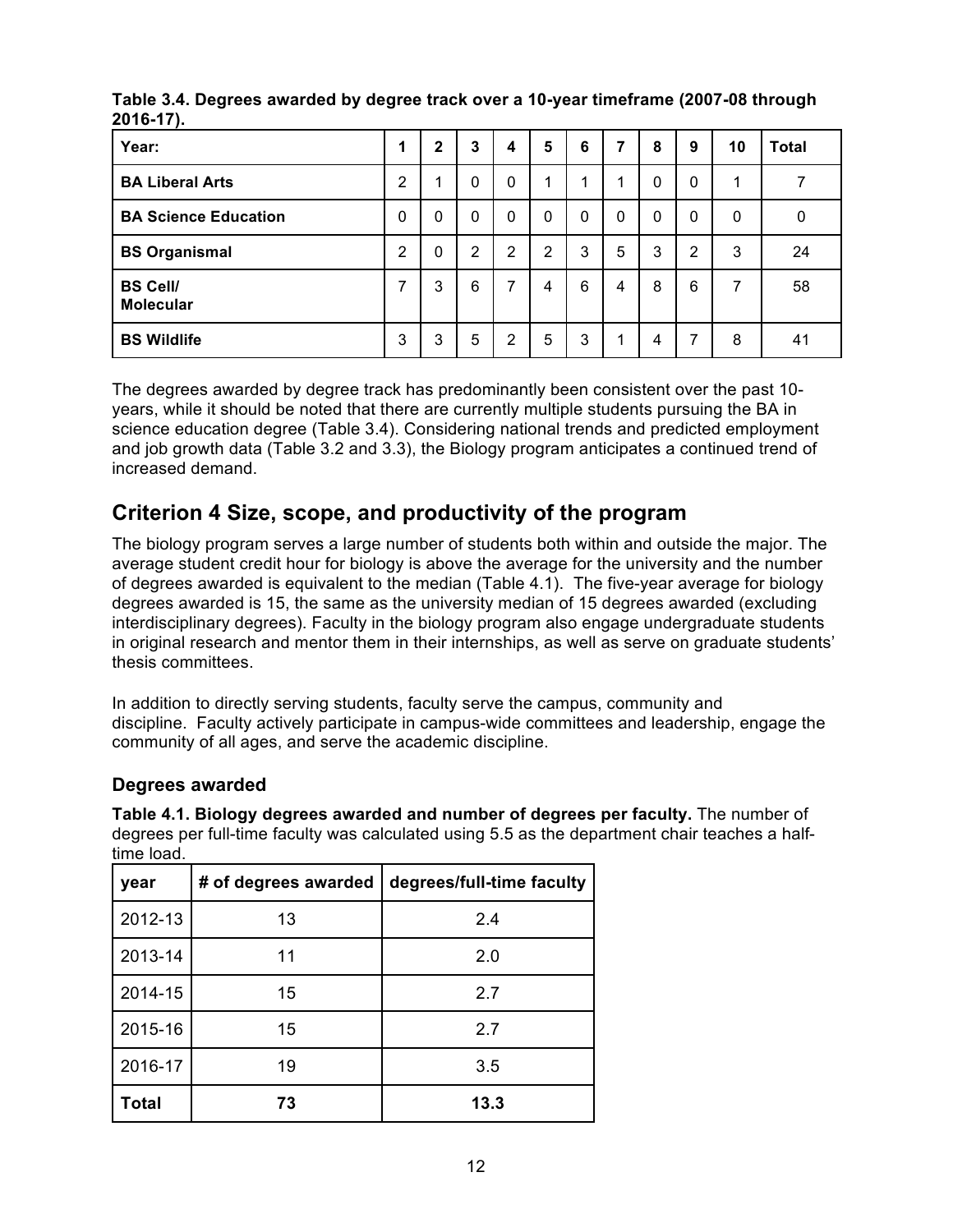Over the last few years there has been an upward trend in the number of biology graduates. In the last ten years, there have been 130 biology students graduating with either a BA (7) or BS (123) degree.

### **Student credit hours (SCH) and Total SCH generated by program**

In addition to teaching all biology courses, biology faculty also teach ENV 101 (general education course) during either fall or spring semester. As ENV 101 is typically offered Fall, Spring, and Summer only one-third of the SCH for this area is included in the calculations for the Biology Program (Table 4.2).

**Table 4.2 Total SCH and SCH per faculty.** The SCH per full-time faculty was calculated using 5.5 as the department chair teaches a half-time load. Average SCH per unit was calculated as Total University SCH / number of Organizational Units.

| year    | <b>SCH</b><br>(Biology) | <b>SCH</b><br>(ENV) | <b>Total</b><br><b>SCH</b> | <b>SCH/FT</b><br><b>Faculty</b> | <b>Average SCH per</b><br>academic unit |
|---------|-------------------------|---------------------|----------------------------|---------------------------------|-----------------------------------------|
| 2012-13 | 3062                    | 202.7               | 3264.7                     | 593.58                          | 1810.8                                  |
| 2013-14 | 3054                    | 237.3               | 3291.3                     | 598.42                          | 2001.3                                  |
| 2014-15 | 3352                    | 198.7               | 3550.7                     | 645.58                          | 1901.4                                  |
| 2015-16 | 3172                    | 210.7               | 3382.7                     | 615.04                          | 1743.7                                  |
| 2016-17 | 3128                    | 164                 | 3292                       | 598.55                          | 1610.9                                  |
| Average | 3153.6                  | 202.68              | 3356.28                    | 610.23                          | 1813.6                                  |

The average total student credit hour for biology exceeds the average SCH per academic iunit at Adams State, illustrating that the demand for biology course offerings exceed the average course demand.

### **Service to campus**

All tenured and tenure-track faculty within the department are expected to participate in campus service, with the exception of first-year faculty who need the time for course development. Despite not requiring campus service of the P1 faculty, during the past five years both of our P1 faculty have participated in campus service. Table 4.3 shows the number of committees, task forces, or other campus-wide service activities by faculty member.

**Table 4.3. Campus-wide service by faculty member for a five-year period (2012-13 to 2016-17)** This table includes the number of committees in each category on which an individual faculty member served. Number of years served is indicated parenthetically. \*Faculty 5 began employment at ASU in August 2016, thus this data represents 1.5 years of service; \*\*Faculty 6 left ASU following 3 years of employment and the service listed is not complete, but based on memory of current faculty in the department. The replacement is in a visiting position and is not required to participate in campus service.

| Standing<br>Committees<br>(CRC, GECC, | HPAC(2) | Faculty<br>Senate | HPAC(5) | HPAC(5) | <b>HPAC</b> |
|---------------------------------------|---------|-------------------|---------|---------|-------------|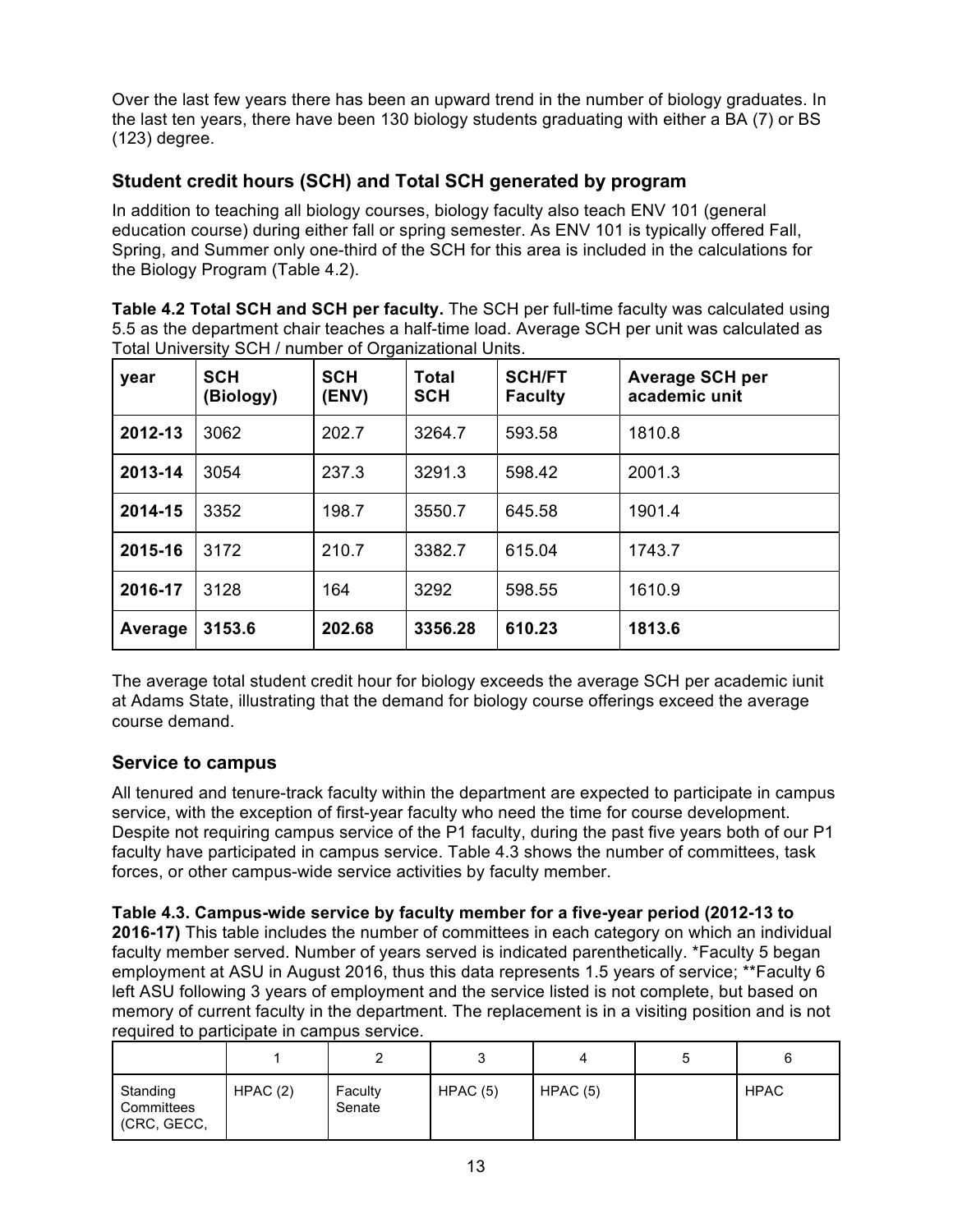| HPAC, Student<br>Scholar Days)                               | CRC(3)                                                                              | FTAC(2)                                                                                                               | Nursing<br>Advisory<br>Board (5)                                                                                  | Student<br>Scholar Days                                                                                                       |                                | Student<br>Scholar Days<br>(2) |
|--------------------------------------------------------------|-------------------------------------------------------------------------------------|-----------------------------------------------------------------------------------------------------------------------|-------------------------------------------------------------------------------------------------------------------|-------------------------------------------------------------------------------------------------------------------------------|--------------------------------|--------------------------------|
|                                                              |                                                                                     | Student<br><b>Scholar Days</b><br>(5)                                                                                 | Handbook (1)                                                                                                      |                                                                                                                               |                                | FTAC (1)                       |
|                                                              |                                                                                     | President's<br>Advisory<br>Group (3)                                                                                  |                                                                                                                   |                                                                                                                               |                                |                                |
| Search<br>Committees<br>(Outside                             | Library<br>director                                                                 | Sociology<br>2 for HPPE                                                                                               | <b>VPAA</b>                                                                                                       |                                                                                                                               |                                |                                |
| Department)                                                  |                                                                                     | Inclusive<br>Excellence<br>Liaison                                                                                    | Director of<br>Nursing                                                                                            |                                                                                                                               |                                |                                |
|                                                              |                                                                                     | ASU<br>President                                                                                                      |                                                                                                                   |                                                                                                                               |                                |                                |
|                                                              |                                                                                     | Title V<br>Connexiones<br><b>Grant Activity</b><br>Director                                                           |                                                                                                                   |                                                                                                                               |                                |                                |
| Retention<br>Committees<br>(Outside                          | Nursing (3)                                                                         | Sociology                                                                                                             | 2 Nursing<br>faculty                                                                                              |                                                                                                                               |                                |                                |
| Department)                                                  |                                                                                     |                                                                                                                       | CCSM(1)                                                                                                           |                                                                                                                               |                                |                                |
| <b>Task Forces</b><br>(ASU 2020,<br>STAMP, CIT,<br>HIP Team) | Colorado<br>Faculty<br>Advisory<br>Committee<br>Mentored<br>new STEM<br>faculty (2) | <b>HIP Team</b><br>Honors<br>Program<br>Proposal<br>Committee<br>Title V HSI-<br><b>STEM</b><br>Steering<br>committee | ASU 2020,<br>Goal 1<br>Mentored<br>new faculty                                                                    | <b>STAMP</b><br><b>CIT</b><br><b>HIP Team</b>                                                                                 | <b>AAA Review</b><br>Committee |                                |
|                                                              |                                                                                     |                                                                                                                       | Title V HSI-<br><b>STEM</b><br>Steering<br>committee<br>One-Card<br><b>Trade Study</b><br>(2)<br>Summer<br>Salary | Adams<br>Pathways<br>Theme<br>Faculty<br>Committee<br><b>EARTH</b><br>Group<br>Communicati<br>ons Task<br>Force Leader<br>(3) |                                |                                |
|                                                              |                                                                                     |                                                                                                                       | Faculty<br>Searches &<br>Diversity (2)                                                                            |                                                                                                                               |                                |                                |
|                                                              |                                                                                     |                                                                                                                       | Program<br>Approval<br>Committee                                                                                  |                                                                                                                               |                                |                                |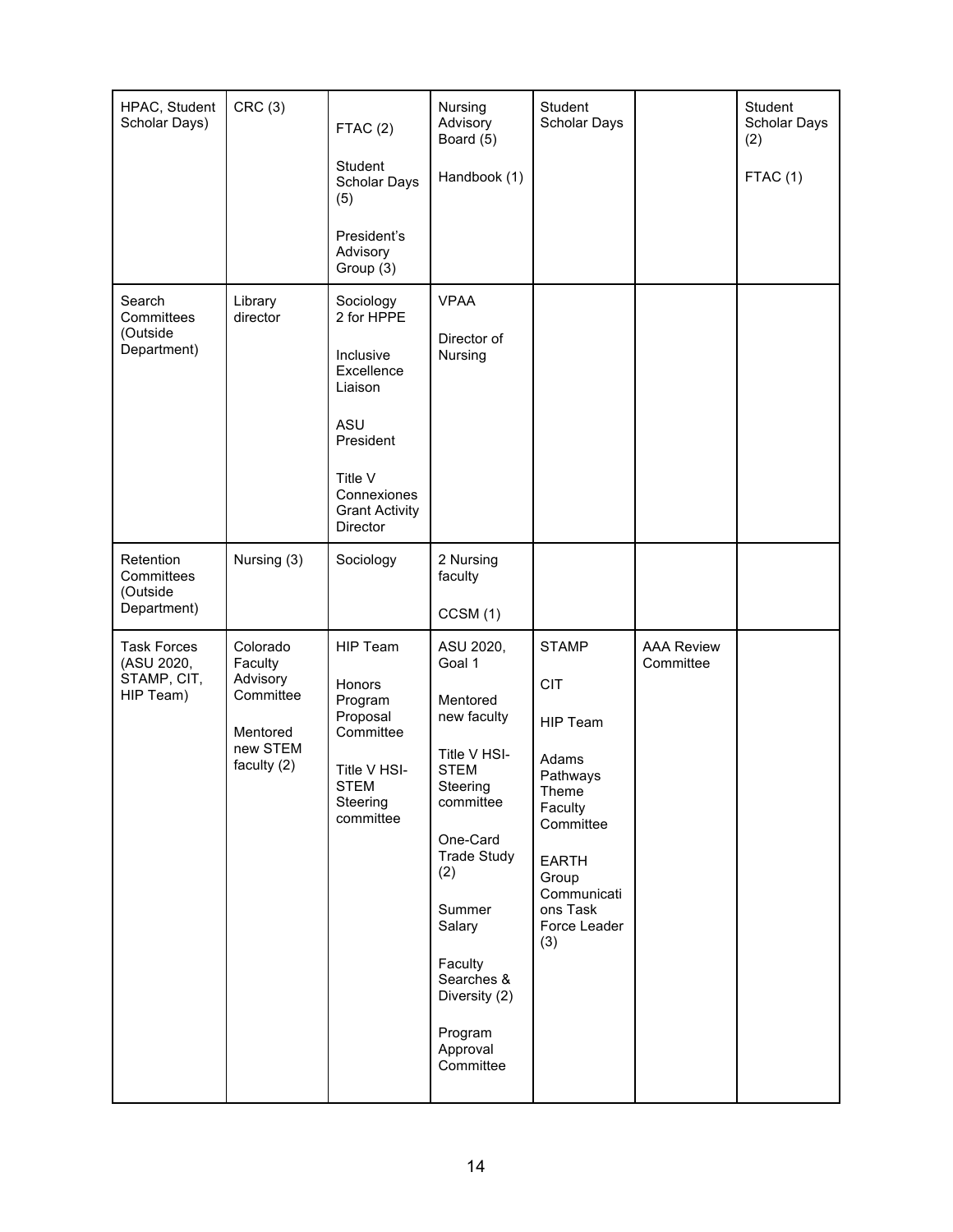|                                                            |                                                           | ASU-CSU Ag<br>program<br><b>MOU</b><br>Academic<br>Master Plan                                         |                                      |                                                                                         |
|------------------------------------------------------------|-----------------------------------------------------------|--------------------------------------------------------------------------------------------------------|--------------------------------------|-----------------------------------------------------------------------------------------|
| Tenure,<br>Promotion,<br>Peer<br>Recognition<br>Committees | Tenure and<br>promotion (2)<br>Peer<br>recognition<br>(2) | Promotion (1)                                                                                          |                                      |                                                                                         |
| Service to<br>other ASU<br>departments                     |                                                           | Teacher<br>Education<br>Admission<br>Interviews (2)<br>Content<br>Supervisor<br>for student<br>teacher | <b>HPPE</b><br>Master's<br>Committee | <b>HPPE</b><br>Master's<br>Committee<br>Teacher<br>Education<br>Admission<br>Interviews |

Biology faculty are members of standing campus committees that are necessary for the function of a university. By serving on multiple search committees across campus, biology faculty participate in the important job of new faculty recruitment and hiring. Biology faculty have also been active in shaping new programs, advancing new initiatives, and drafting the ASU strategic plan. In addition to serving our undergraduate students, Biology faculty also serve graduate students by participating in Master's Thesis Committees in other departments.

### **Fraction of tenured & tenure-track faculty engaged in campus-wide committee leadership (chairs)**

In addition to serving on campus-wide committees, members of the biology program faculty have assumed leadership roles on these committees (Table 4.4).

**Table 4.4. Campus-wide committee leadership by faculty member for a five-year period (2012-13 to 2016-17)** This table includes the committees in each category on which an individual faculty member served in a leadership position. Service years is indicated parenthetically. \*Faculty 5 began employment at ASU in August 2016, thus this data represents 1.5 years of service; \*\*Faculty 6 left ASU following 3 years of employment and the service listed is not complete, but based on memory of current faculty in the department. The replacement is in a visiting position and is not required to participate in campus service.

|                                                                   |                     | 2                                       | 3 | 4                                                   | 5 | 6 |
|-------------------------------------------------------------------|---------------------|-----------------------------------------|---|-----------------------------------------------------|---|---|
| Standing Committees (CRC,<br>GECC, HPAC, Student Scholar<br>Days) | Co-chair,<br>CRC(2) | Co-chair,<br>Student<br>Scholar<br>Days |   | Chair, HPAC<br>(3)<br>EARTH<br>Group<br>Coordinator |   |   |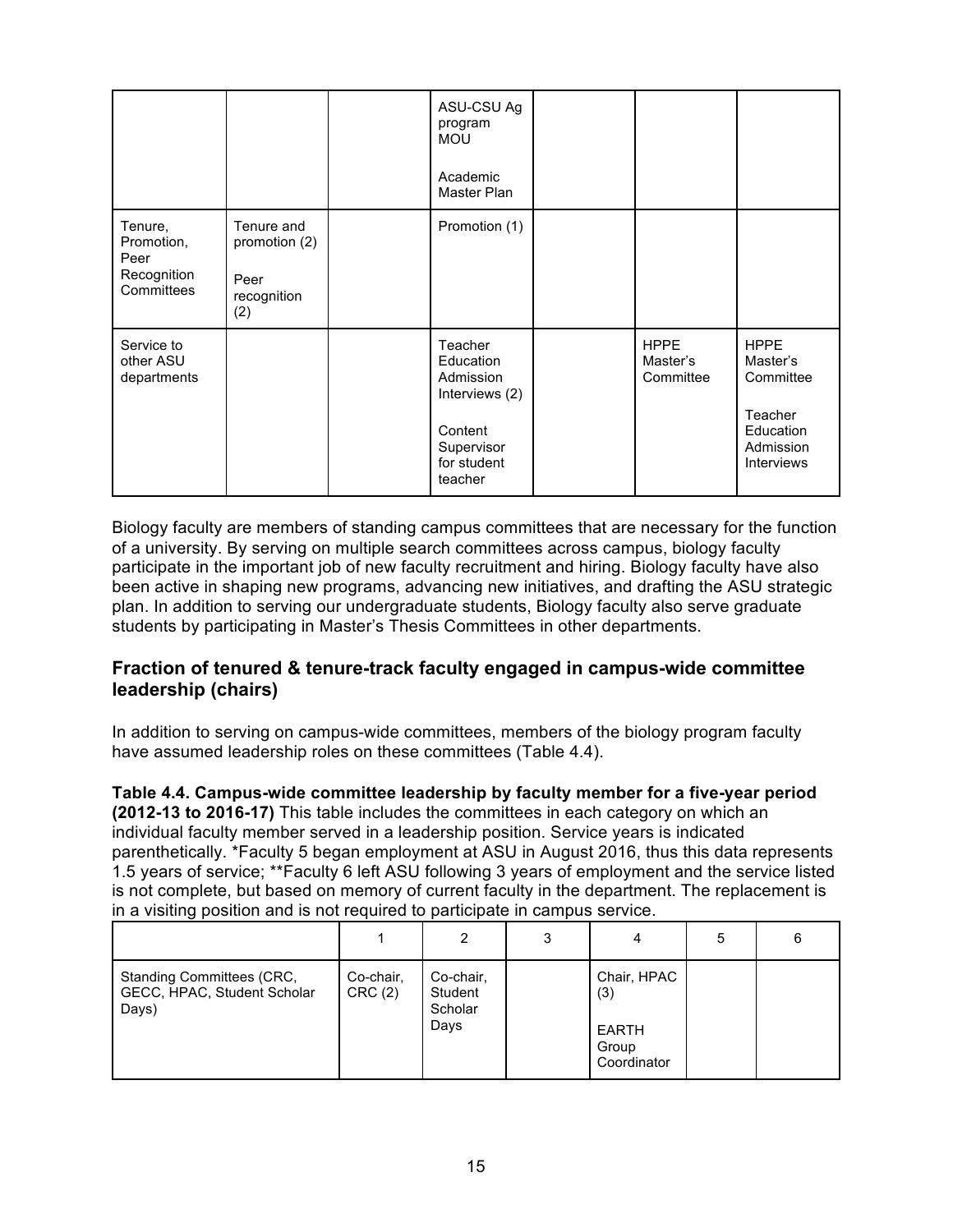| Search Committees (Outside<br>Department)                | Chair,<br>Inclusive<br>Excellence<br>Liaison<br>Search | Co-chair,<br><b>VPAA</b><br>search<br>Chair,<br>Director of<br>Nursing |                 |  |
|----------------------------------------------------------|--------------------------------------------------------|------------------------------------------------------------------------|-----------------|--|
| <b>Retention Committees (Outside</b><br>Department)      |                                                        |                                                                        |                 |  |
| Task Forces (ASU 2020, STAMP,<br>CIT, HIP Team)          |                                                        |                                                                        | <b>HIP Team</b> |  |
| Tenure, Promotion, Peer<br><b>Recognition Committees</b> |                                                        |                                                                        |                 |  |
| Service to other ASU<br>departments                      |                                                        |                                                                        |                 |  |

The data in table 4.4 represent two full professors, two assistant professors and two newly promoted associate professors (3 years and 1 year). Although a fairly young department, members have assumed leadership roles across campus as appropriate (we would not expect probationary faculty to assume leadership roles within the first three years of employment).

### **Service to community & community engagement**

A University is often the heart of its community, offering community members academic and creative programming. The biology faculty have been engaged in a wide variety of community service activities (Table 4.3)

**Table 4.5. Service to the community and community engagement by faculty member for a five-year period (2012-13 to 2016-17).** This table includes the community service activities in each category in which an individual faculty member participated; number of events/years is given parenthetically. Leadership positions are also noted. \*Faculty 5 began employment at ASU in August 2016, thus this data represents 1.5 years of service; \*\*Faculty 6 left ASU following 3 years of employment and the service listed is not complete, but based on memory of current faculty in the department. The replacement is in a visiting position and is not required to participate in campus service.

|                                                                                 |                                                                                               | 2                                                                                                                                                                  | 3                                                                                                    | 4                                                                                                                                                                        | 5 | 6                                                                                                                                                                             |
|---------------------------------------------------------------------------------|-----------------------------------------------------------------------------------------------|--------------------------------------------------------------------------------------------------------------------------------------------------------------------|------------------------------------------------------------------------------------------------------|--------------------------------------------------------------------------------------------------------------------------------------------------------------------------|---|-------------------------------------------------------------------------------------------------------------------------------------------------------------------------------|
| P-12 Outreach<br>(STEM<br>Saturdays,<br>material loans,<br>classroom<br>visits) | Loan<br>specimens<br>and equipment<br>to local K12<br>teachers. $(5)$<br>STEM<br>Saturday (1) | <b>STEM</b><br>Saturdays (7)<br><b>STEM</b><br>Academy<br>organizer<br>and leader<br>(4)<br>Migrant<br>Education<br>Program<br><b>STEM</b><br>Academy<br>organizer | <b>STEM</b><br>Academy<br>organizer<br>and leader<br>Boy Scout<br>Merit<br>Badge<br>Counselor<br>(2) | <b>STEM Saturdays</b><br>(2)<br><b>STEM Academy</b><br>organizer and<br>leader $(2)$<br>Migrant<br>Education<br>Program STEM<br>Academy<br>organizer and<br>leader $(2)$ |   | <b>STEM</b><br>Academy<br>organizer<br>and leader<br>(3)<br>Migrant<br>Education<br>Program<br><b>STEM</b><br>Academies<br>organizer<br>and leader<br><b>STEM</b><br>Saturday |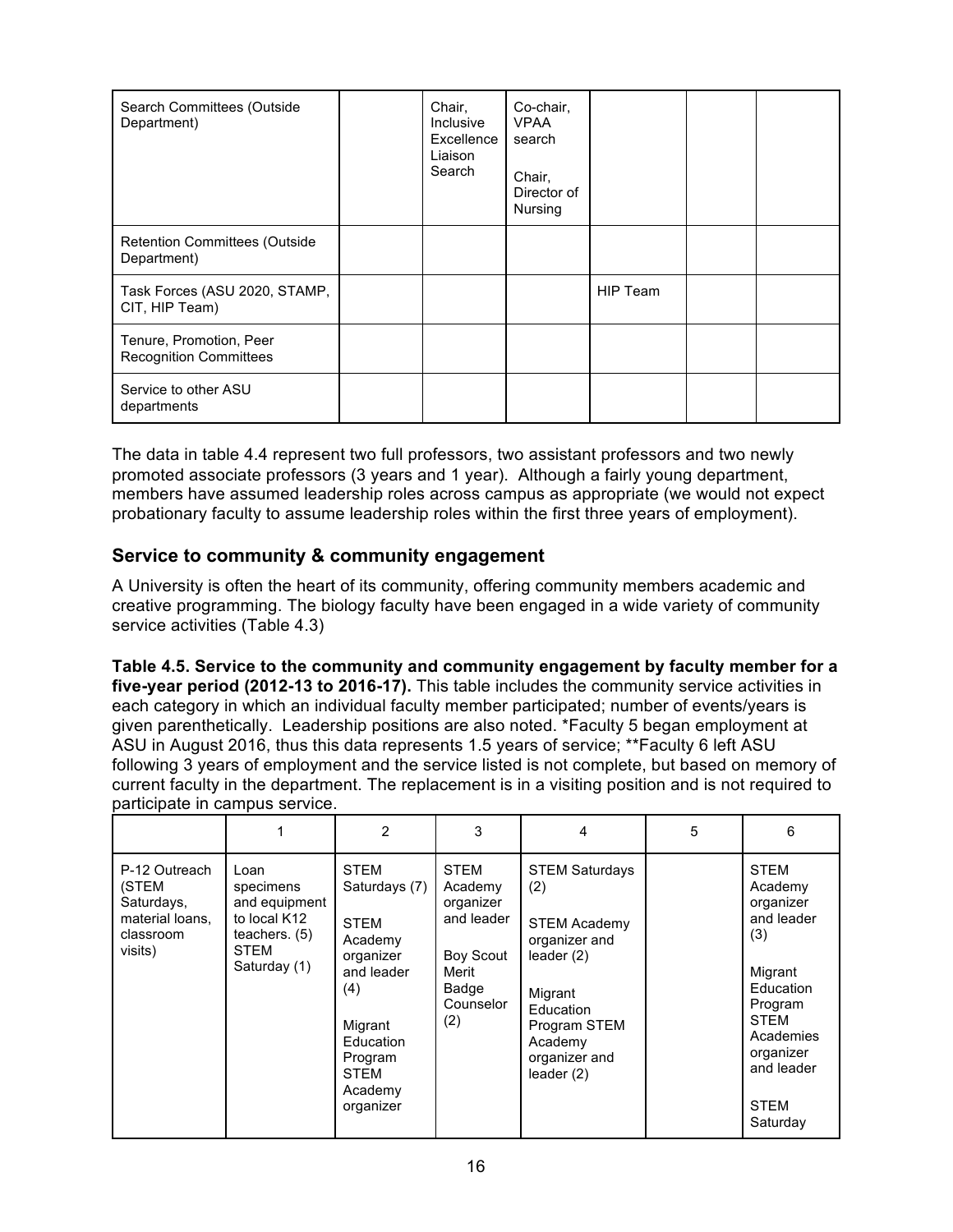|                                                               |                                                                                                                                                                                                                     | and leader<br>(2)<br>Outreach for<br>Guadalupe<br>Elementary<br>School<br><b>BLM Plumas</b><br>de Familia<br>event<br>Cumbres and<br>Toltec<br><b>Botany Train</b><br>Faculty<br>Lecture<br><b>Series</b><br>Organizer (5)<br>Visitors to<br>the<br>Herbarium<br>(4) |                     | San Luis Valley<br>Area Health<br>Education<br>Center's Summer<br><b>Health Career</b><br>Institute Faculty<br>Session Leader<br>(4)<br>Citizen science<br>research project<br>in microbiology<br>with Sargent<br><b>High School</b> |                                                                                      |                      |
|---------------------------------------------------------------|---------------------------------------------------------------------------------------------------------------------------------------------------------------------------------------------------------------------|----------------------------------------------------------------------------------------------------------------------------------------------------------------------------------------------------------------------------------------------------------------------|---------------------|--------------------------------------------------------------------------------------------------------------------------------------------------------------------------------------------------------------------------------------|--------------------------------------------------------------------------------------|----------------------|
| <b>SLV Regional</b><br>Science Fair,<br>local school<br>fairs | Team leader<br>(2)<br>Supported Bill<br>Metz' Seconds<br>on Science<br>program (2)<br>Helped<br>prepare Del<br>Norte HS<br>students for<br>Envirothon (2)                                                           | Team leader<br>(5)                                                                                                                                                                                                                                                   | Team<br>Leader (4)  | Team Leader (4)                                                                                                                                                                                                                      | Judge (1)                                                                            | Team<br>Leader $(2)$ |
| Professional<br>Organizations                                 | President of<br>the Friends of<br>the San Luis<br><b>Valley National</b><br>Wildlife<br>Refuges (5)<br>Volunteer with<br>USFWS and<br>CPW(5)<br>Mentored<br>refuge support<br>groups<br>nationally for<br>USFWS (3) | <b>SACNAS</b><br>Conference<br>Panelist,<br>Conference<br>Mentor,<br>Judge                                                                                                                                                                                           |                     | Network for<br>Integrating<br><b>Bioinformatics</b><br>into the Life<br>Sciences<br>Education<br>Assessment<br>Validation<br>Committee<br>Member<br>Genome Solver<br><b>Board Member</b>                                             | Human<br>Anatomy<br>and<br>Physiology<br>Society,<br>Outreach<br>Committee<br>Member |                      |
| Community<br>Leadership<br>(School                            | Advisory<br>Personnel<br>Performance                                                                                                                                                                                | 500 Women<br><b>Scientists</b><br>Leadership<br>Board                                                                                                                                                                                                                | PEO,<br>officer (3) | Colorado Field<br>Institute Board<br>(Vice President)<br>(2)                                                                                                                                                                         |                                                                                      |                      |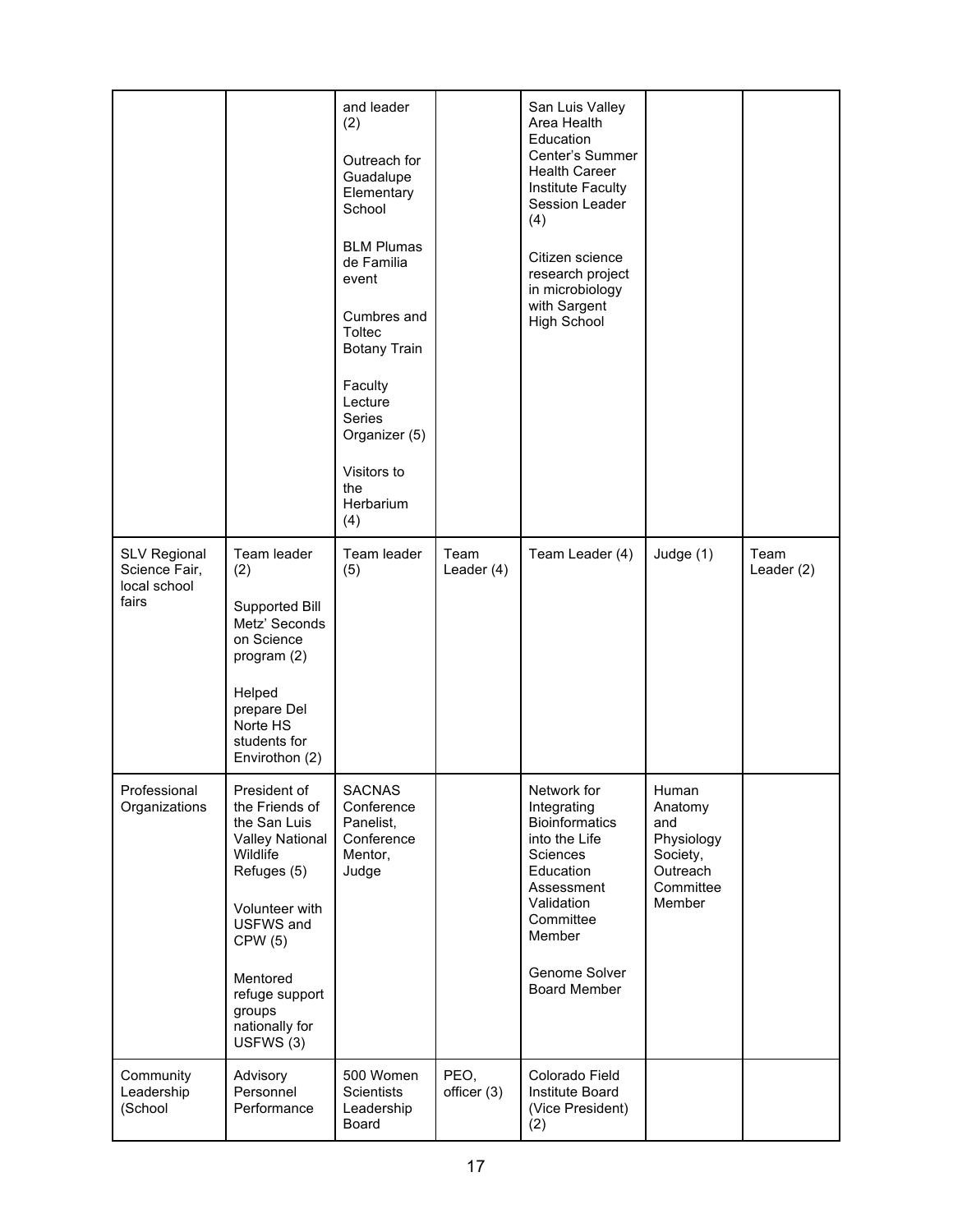| Boards, agency   Evaluation<br>boards) | Council MVSD |  |  |  |  |  |
|----------------------------------------|--------------|--|--|--|--|--|
|----------------------------------------|--------------|--|--|--|--|--|

All biology faculty employed during the Title V HSI STEM grant period, have developed STEM Saturdays and/or summer STEM Academies to engage K-12 students in STEM. Faculty have also mentored SLV high school students. This serves to spark the interest in STEM at a young age and prepare them academically as well as a potential recruiting tool. Some STEM Academy participants have subsequently enrolled at ASU.

The Biology faculty also offer educational opportunities for adults in the community including Earth week activities, lecture series, and summer field institutes.

#### **Brief write-in summary of discussion & evidence pertaining to this criterion, but not captured by the above measures**

In addition to serving students through our courses, the biology program offers a budding undergraduate research program that has served 32 students and an internship program with BLM that has served 17 students in the past 5 years.

# **Criterion 5 Cost & Benefit of the program**

### **Salaries and program delivery costs**

**Table 5.1 Cost of the Biology Program** Note that these calculations are based on AY 2017-18 faculty salaries (two full professors, two associate professors, one assistant professor, and one visiting professor). \*One biology faculty member was promoted from assistant to associate professor, effective fall 2017, thus the faculty costs are higher than would have been in AY 2016-17. \*\*The Administrative Assistant position, SMT Instructional expenses, and SMT Administrative expenses are shared with two departments (4 programs) in Porter Hall. The costs provided here represent ¼ of the total cost. \*\*\*The Laboratory Support position is shared between the Biology and Chemistry Programs;  $\frac{1}{2}$  of the salary and benefits is used here.

| <b>Cost Type</b>                     | <b>Amount</b> |
|--------------------------------------|---------------|
| <b>Faculty Salaries*</b>             | \$356,429     |
| <b>Faculty Benefits</b>              | \$148,083     |
| <b>Operating Expenses</b>            | \$16,576      |
| <b>Laboratory Course Fees</b>        | \$11,235      |
| Administrative Assistant Salary**    | \$10,857      |
| Administrative Assistant Benefits**  | \$2,471       |
| <b>SMT Instructional Expenses**</b>  | \$2,559       |
| <b>SMT Administrative Expenses**</b> | \$923.75      |
| Laboratory Support Salary***         | \$11,708      |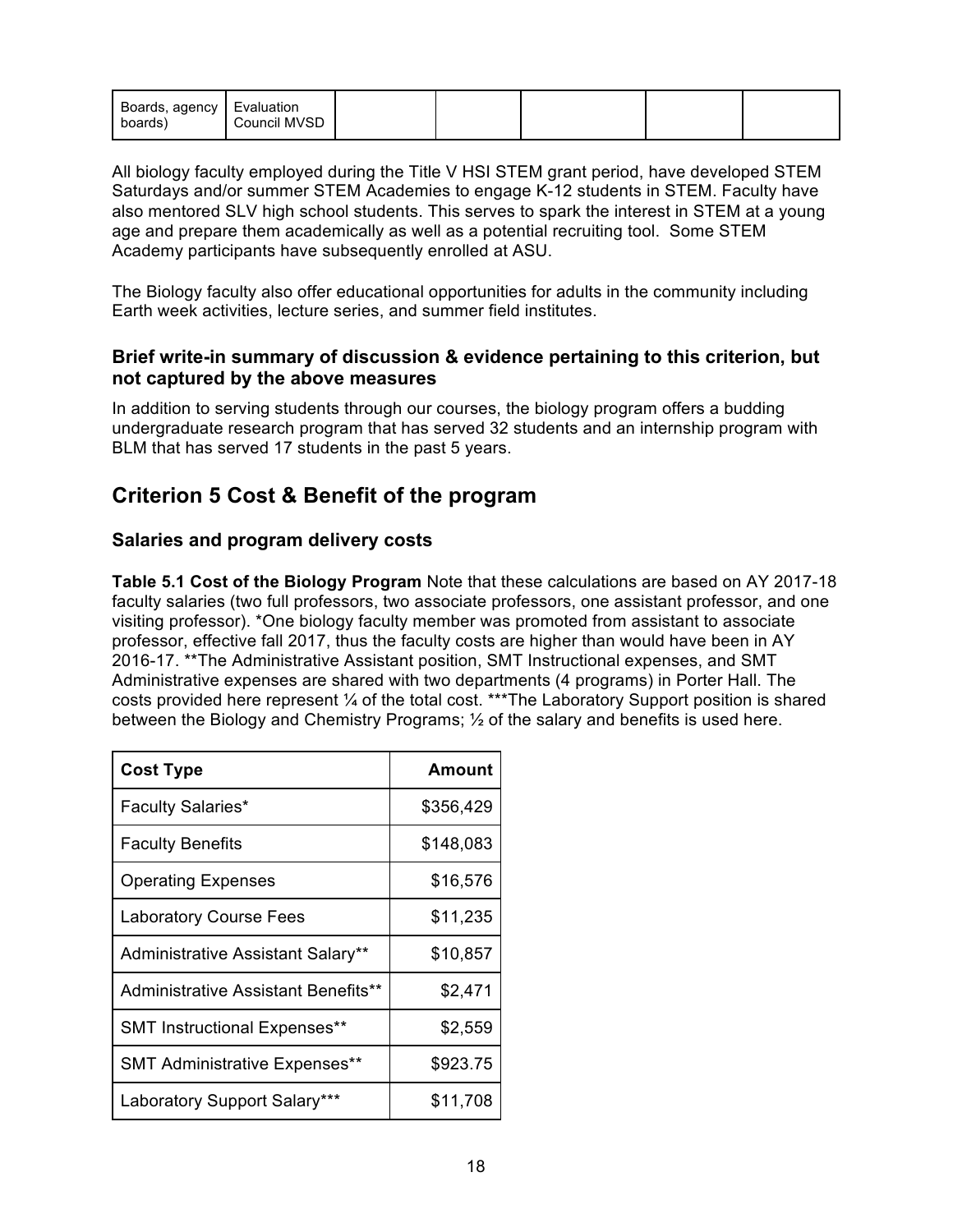| Laboratory Support Benefits*** | \$5,764      |
|--------------------------------|--------------|
| <b>Porter Hall Vivarium</b>    | \$1,000      |
| <b>Total Cost of Program</b>   | \$567,605.75 |

**Table 5.2 Cost of the program per metric.** All calculations are based on AY 2017-18 faculty salaries. \*One biology faculty member was promoted from assistant to associate professor, effective fall 2017, thus the faculty costs are higher than they would have been in AY 2016-17. While the department chair teaches a half-time load, the full-time salary and department chair stipend are included in the total costs, thus 6 FT faculty were used in the calculations. **\*\***Calculation based on the average number of graduates in the past three years. **\*\*\***Calculation based AY 2016-17 SCH.

| Metric           | Amount      |
|------------------|-------------|
| cost/FT faculty* | \$94,600.96 |
| cost/graduate**  | \$34,758.47 |
| cost/SCH***      | \$172.42    |

#### **Revenue generated by the program**

The following revenue was generated over the past five years:

- John and Anita Hertner established an endowment to fund scholarships for biology majors.
- Faculty in the biology program have contributed to the following grants in support of our program:
	- o *Increasing Student Engagement and Success in STEM Studies (ISES STEM) at Adams State College*; \$3,600,000 over five years
	- o *Digitization TCN: Collaborative Research: Using Herbarium Data to document plant niches in the high peaks and high plains of the Southern Rockies – past, present, and future;* The grant was funded in the amount of \$1,585,917. Adams State will receive \$17,045.
- Grant application in process:
	- o NSF Improving Undergraduate STEM Education: Hispanic-Serving Institutions Program; estimated budget is \$1,500,000 over five years

### **Formal and documented recruiting efforts by program personnel**

Faculty in the biology program have participated in the following recruitment activities:

- ASU Bus Tour
- ASU Discover Days
- ASU Road Trip campus recruitment luncheon
- Faculty have represented ASU at the Colorado Science & Engineering Fair to award scholarships
- SLV Career Fair (2016 and 2017)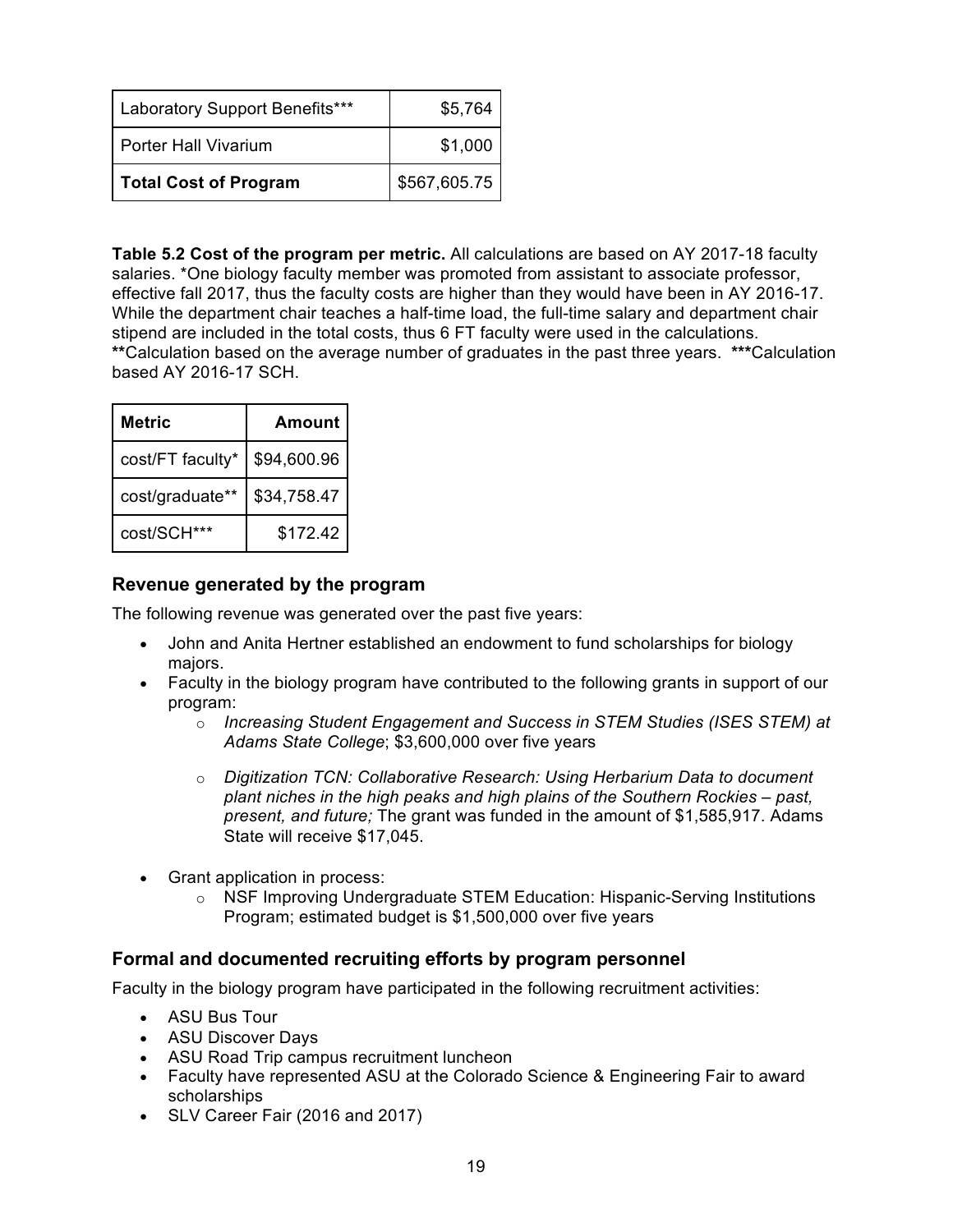- Community College Resource Fair at the 2016 and 2017 National SACNAS Conference
- Four radio interviews in the summer of 2017 promoting Adams State University's interdisciplinary agriculture program in partnership with Colorado State University
- Developed new rack cards for the biology and Porter Scholars program

### **Evidence of recruiting success**

The biology program does not have data related to matriculation of particular students. However, at the Community College Resource Fair at the 2016 and 2017 National SACNAS Conference, faculty met with potential transfer students and had over thirty students express interest with at least four submitting applications to Adams State University. In addition, some small number of students receiving scholarships at the Colorado Science & Engineering Fair have matriculated at Adams State.

### **Brief write-in summary of discussion & evidence pertaining to this criterion, but not captured by the above measures.**

Collaboration or partnerships with other institutions are likely to increase ASU's and the Biology Program's visibility, leading to better recruitment and retention.

- 1. MOU agreement that is being finalized between CU and ASU for direct entry of ASU students that meet prerequisites, GPA, and testing minimums into the physical therapy program
- 2. CSU currently has a scholarship for 1 ASU graduate within their graduate programs under the umbrella of biology. This needs to be promoted to ASU students.
- 3. Current agreement with CSU for the BA Interdisciplinary Studies: General Agriculture, Biology track

# **Criterion 6 Faculty & program strengths and accomplishments**

### **Faculty credentials, skills, flexibility, breadth/depth, etc.**

All tenured and tenure-track faculty in the biology program have a terminal degree. We are essentially one-deep in terms of expertise and faculty are often stretched in terms of teaching courses that are outside of their specialty area. This does not provide us with much flexibility in cases of faculty leaves (sabbatical, parental, medical) and due to location, it is often difficult to hire locally to fill temporary vacancies.

Faculty are committed to continued training and have the following additional credentials:

- Three faculty earned certification as a National Academies Education Fellow
- Three faculty earned certificates in College Teaching and Learning (ESCALA Educational Service)
- American Society of Microbiology Biology Scholar in Assessment
- Myers-Briggs Type Indicator Certification
- Physical Activity in Public Health Specialist
- Preparing future faculty practicum and certificate in teaching

Faculty are also committed to service to the academic discipline and have held a variety of positions (Table 6.1).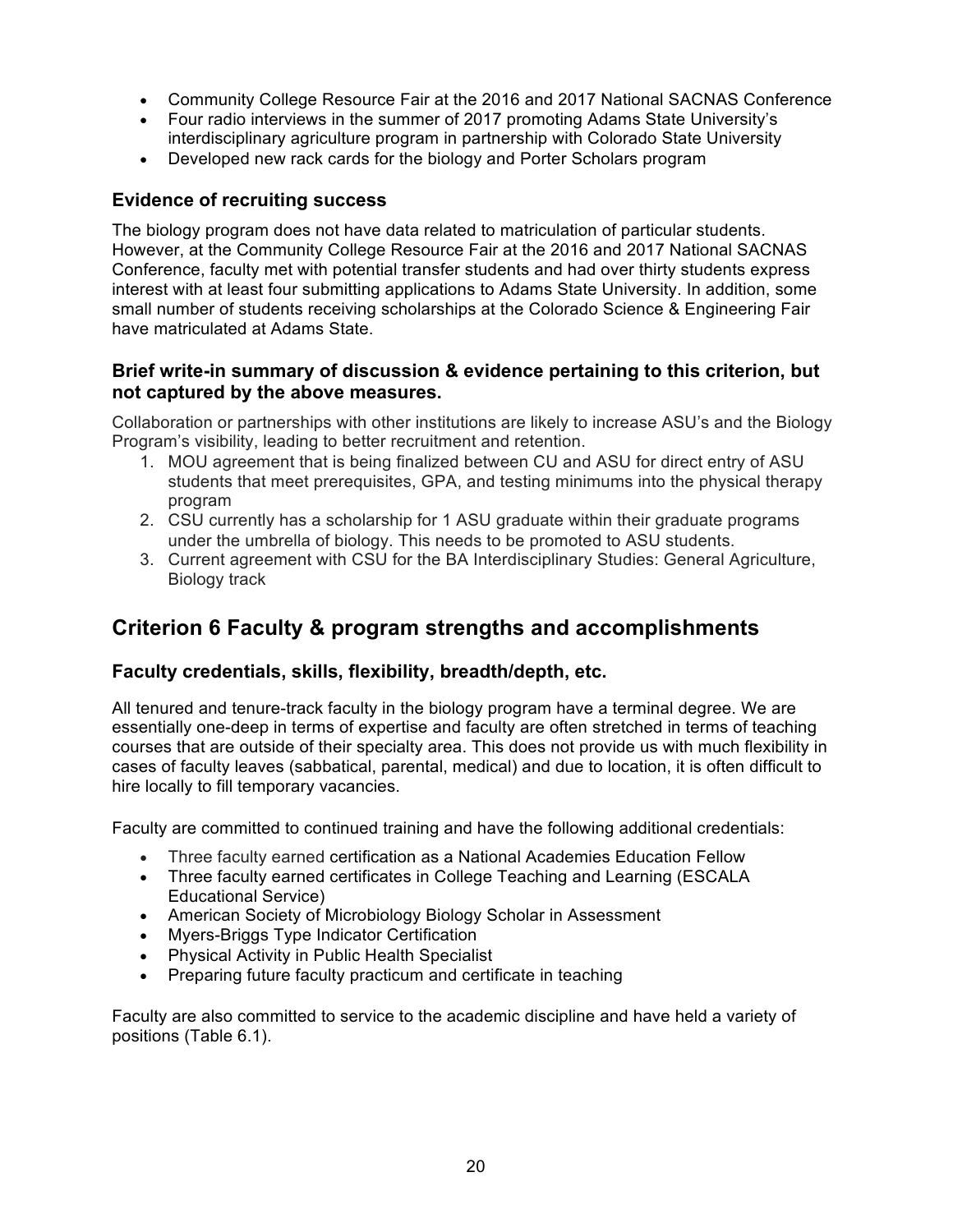**Table 6.1. Service to the academic discipline by faculty member for a five-year period (2012-13 to 2016-17)** This table includes the organization in each activity category in which an individual faculty member served. Number of years is indicated parenthetically. \*Faculty 5 began employment at ASU in August 2016, thus this data represents 1.5 years of service; \*\*Faculty 6 left ASU following 3 years of employment and the service listed is not complete, but based on memory of current faculty in the department. The replacement is in a visiting position.

|                                                            | 1                                                                                                                   | $\overline{c}$                                                                                                                                                                                                                                                                                                   | 3                                                         | 4                                                                                                                                                                                                                                                                                                                        | 5                                                  | 6                                                                                                                                                                                        |
|------------------------------------------------------------|---------------------------------------------------------------------------------------------------------------------|------------------------------------------------------------------------------------------------------------------------------------------------------------------------------------------------------------------------------------------------------------------------------------------------------------------|-----------------------------------------------------------|--------------------------------------------------------------------------------------------------------------------------------------------------------------------------------------------------------------------------------------------------------------------------------------------------------------------------|----------------------------------------------------|------------------------------------------------------------------------------------------------------------------------------------------------------------------------------------------|
| Adjunct faculty<br>at another institution                  | New York<br>University<br>School of<br>Continuing<br>and<br>Professional<br>Studies/Pau<br>I McGhee<br>Division (2) |                                                                                                                                                                                                                                                                                                                  |                                                           |                                                                                                                                                                                                                                                                                                                          |                                                    |                                                                                                                                                                                          |
| Reviewer                                                   |                                                                                                                     | Ford<br>Foundation<br>Fellowships<br>(5)<br><b>NSF</b><br>Proposals<br>Journal of<br>Biogeography<br>(2)<br><b>SACNAS</b><br>National<br>Conference<br>Abstracts<br>Arctic,<br>Antarctic, and<br>Alpine<br>Research<br>Open<br>Educational<br>Resources:<br>Biology for<br>Majors,<br>Photosynthes<br>is chapter | Promotion<br>review for<br>faculty at<br><b>UC Denver</b> | Crowdfunding<br>Research<br>Experience for<br>Undergraduat<br>es proposals<br>(2)<br>University of<br>Wisconsin's<br>curriculum<br>guide plan<br>"Conceptual<br>Elements"<br>Network for<br>Integrating<br><b>Bioinformatics</b><br>in Life<br>Sciences<br>Education<br>(NIBLSE)<br>Learning<br>Resource<br>CourseSource | Economics<br>and Human<br>Biology                  | Herpetologic<br>al Journal<br>Journal of<br>Arachnology<br>Research<br>grant<br>proposals for<br>University of<br>Texas at<br>Arlington<br>chapter of<br>the Phi<br>Sigma<br>Society (2) |
| Judge at<br>Regional/National<br>Scientific<br>Conferences | TriBeta<br>poster and<br>oral<br>presentation<br>s(2)                                                               | <b>SACNAS</b><br>Travel<br>Awards<br>American<br>Society for<br>Plant<br><b>Biologists</b><br>special award<br>at SACNAS                                                                                                                                                                                         |                                                           | TriBeta poster<br>and oral<br>presentations<br>(5)                                                                                                                                                                                                                                                                       | TriBeta<br>poster and<br>oral<br>presentation<br>S | TriBeta<br>poster and<br>oral<br>presentation<br>S<br>Society for<br>Integrative<br>and<br>Comparative<br>Biology,<br>poster                                                             |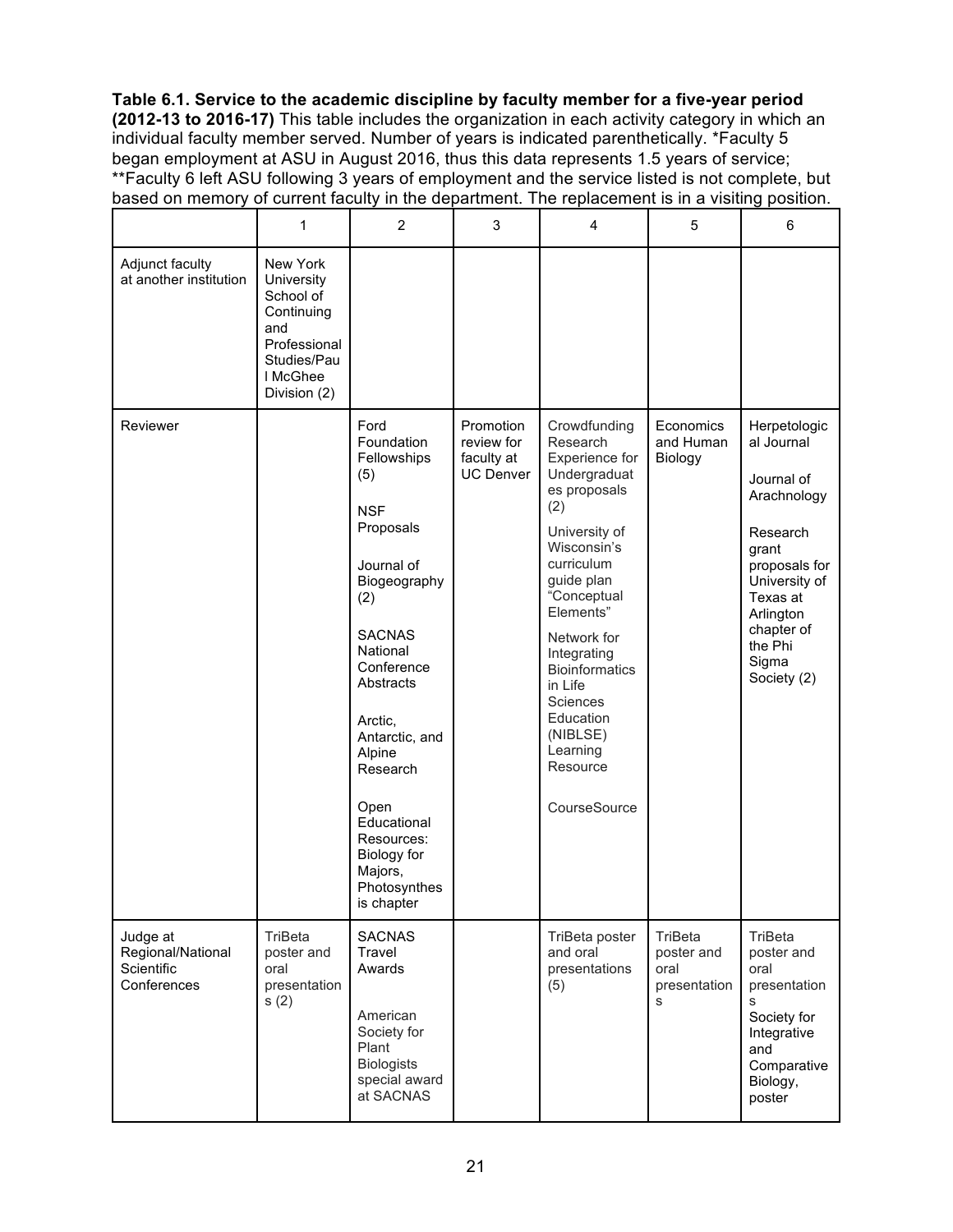|              |                                                                                           | <b>SACNAS</b><br>poster<br>presentations<br>in ecology<br>TriBeta<br>poster and<br>oral<br>presentations<br>(4)<br>Juror for the<br>LEAP<br>National<br>Juried<br>Competition<br>at Adams<br>State |                                                                                                                                                                                                                                                                                                 | presentation<br>s(2)                                                                 |
|--------------|-------------------------------------------------------------------------------------------|----------------------------------------------------------------------------------------------------------------------------------------------------------------------------------------------------|-------------------------------------------------------------------------------------------------------------------------------------------------------------------------------------------------------------------------------------------------------------------------------------------------|--------------------------------------------------------------------------------------|
| Fellowships  | <b>USFWS</b><br>Summer<br>Faculty<br>Fellowship                                           |                                                                                                                                                                                                    |                                                                                                                                                                                                                                                                                                 |                                                                                      |
| Assessment   |                                                                                           |                                                                                                                                                                                                    | Network for<br>Integrating<br><b>Bioinformatics</b><br>in Life<br>Sciences<br>Education<br>(NIBLSE)<br>Assessment<br>Validation<br>Committee<br>(AVC)<br>member<br>Prevalence of<br>Antibiotic<br>Resistance in<br>the<br>Environment<br>(PARE)<br>Project<br>Assessment<br>Committee<br>member |                                                                                      |
| Board member | President,<br>Friends of<br>the San<br>Luis Valley<br>National<br>Wildlife<br>Refuges (5) | 500 Women<br>Scientists<br>Leadership<br>Board                                                                                                                                                     | Genome<br>Solver Project<br>(3)                                                                                                                                                                                                                                                                 |                                                                                      |
| Facilitator  |                                                                                           | Session<br>Facilitator,<br>Conference<br>of the Senior<br>Ford Fellows                                                                                                                             | Facilitator of<br>the National<br>"Read the<br>Room"<br>Classroom                                                                                                                                                                                                                               | Session<br>chair,<br>Society for<br>Integrative<br>and<br>Comparative<br>Biology (2) |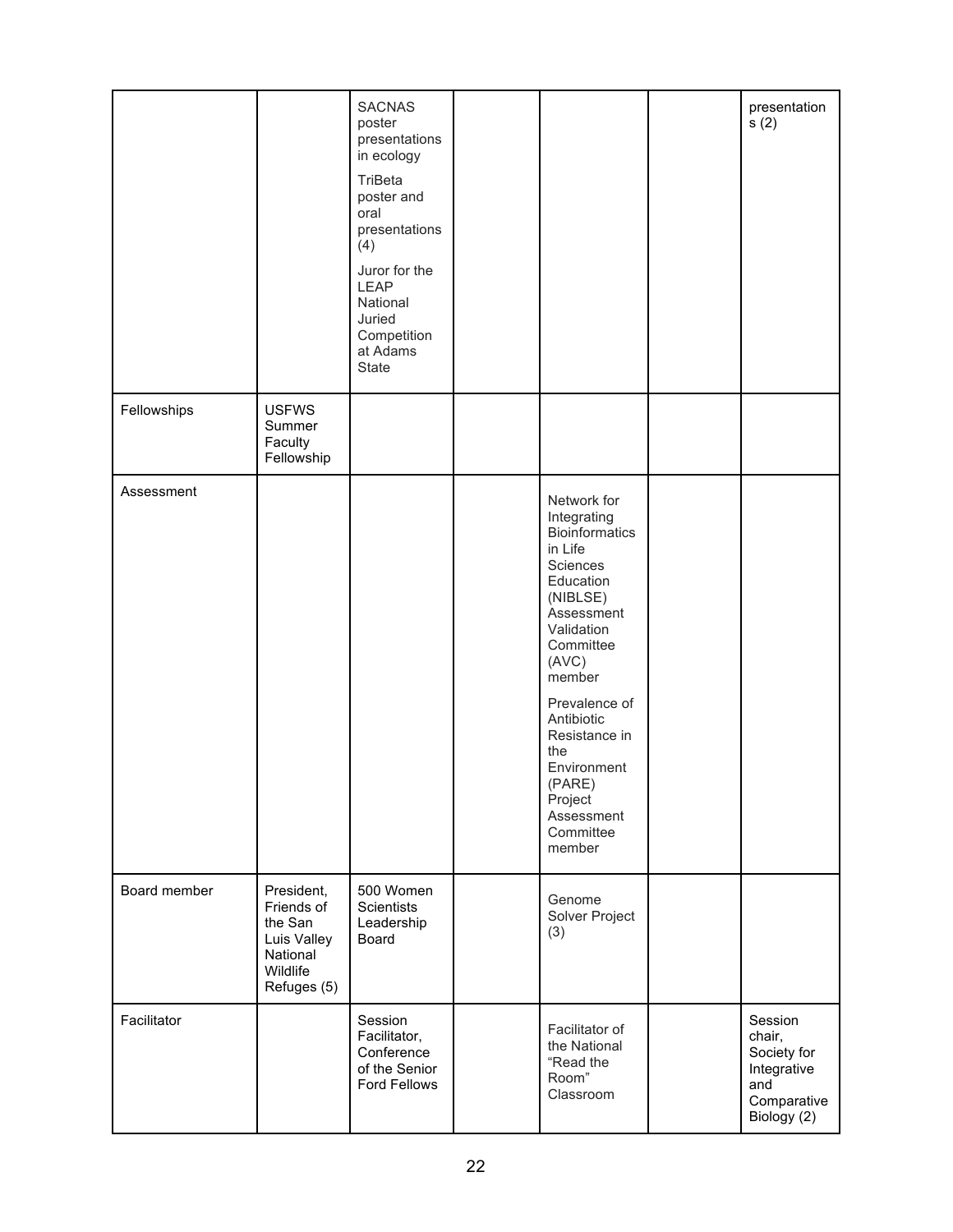|                              |  |                                               | Research<br>Study                                                       |  |
|------------------------------|--|-----------------------------------------------|-------------------------------------------------------------------------|--|
| Conference/Worksh<br>op Host |  | ASU<br>Appreciativ<br>e Advising<br>Workshops | 2016 Tri-Beta<br>Biology<br>Honors<br>Society<br>Regional<br>Conference |  |

Faculty are also committed to scholarly activity by presenting papers, publishing, and applying for grants. Faculty activity is presented in Table 6.2.

**Table 6.2. Scholarly activity by faculty member for a five-year period (2012-13 to 2016-17)**  This table includes the number of presentations, publications, and grants by individual faculty. \*Faculty 5 began employment at ASU in August 2016, thus this data represents 1.5 years of service; \*\*Faculty 6 left ASU following 3 years of employment and the service listed is not complete, but based on memory of current faculty in the department. The replacement is in a visiting position and is not required to participate in campus service.

|               | $\mathbf{1}$                                                                                                                                                                                                              | 2                                                                                                                                                                                                                                                                                                                                                                                              | 3 | $\overline{\mathbf{4}}$                                                                                                                                                                                                                                                                                                | 5                           | 6                                                                                                                                                                        |
|---------------|---------------------------------------------------------------------------------------------------------------------------------------------------------------------------------------------------------------------------|------------------------------------------------------------------------------------------------------------------------------------------------------------------------------------------------------------------------------------------------------------------------------------------------------------------------------------------------------------------------------------------------|---|------------------------------------------------------------------------------------------------------------------------------------------------------------------------------------------------------------------------------------------------------------------------------------------------------------------------|-----------------------------|--------------------------------------------------------------------------------------------------------------------------------------------------------------------------|
| Presentations | Poster at the<br>American<br>Ornithologists'<br>Meeting<br>Student<br>Scholar days<br>(co-author)<br>TriBeta<br>Regional<br>meeting (co-<br>author)<br><b>USFWS</b><br>National<br>Conservation<br>and Training<br>Center | Society for the<br>Advancement<br>of Chicanos<br>and Native<br>Americans in<br>Science<br>(SACNAS)<br>National<br>Conference<br>(6)<br>Student<br>Scholar Days<br>(Co-author)<br>(5)<br>Northern New<br>Mexico<br>College<br><b>Botanical</b><br>Society of<br>America (2)<br>Front<br>Range<br>Ecology<br>Symposium<br>(Co-author)<br>TriBeta<br>Regional<br>Conference<br>(Co-author)<br>(3) |   | American<br>Society for<br>Cell Biology<br>(3)<br>American<br>Society for<br>Microbiology<br>Conference for<br>Undergraduate<br>Educators (3)<br>National<br>Association for<br>Biology<br>Teachers<br>Tri-Beta<br>Regional<br>Conference<br>$(Co$ -author $)(5)$<br><b>Student</b><br>Scholar Days<br>(Co-author) (5) | TriBeta Key<br>Note Speaker | Society for<br>Integrative<br>and<br>Comparative<br>Biology (2)<br>International<br>Congress of<br>Arachnology<br><b>SACNAS</b><br>National<br>Conference<br>(co-author) |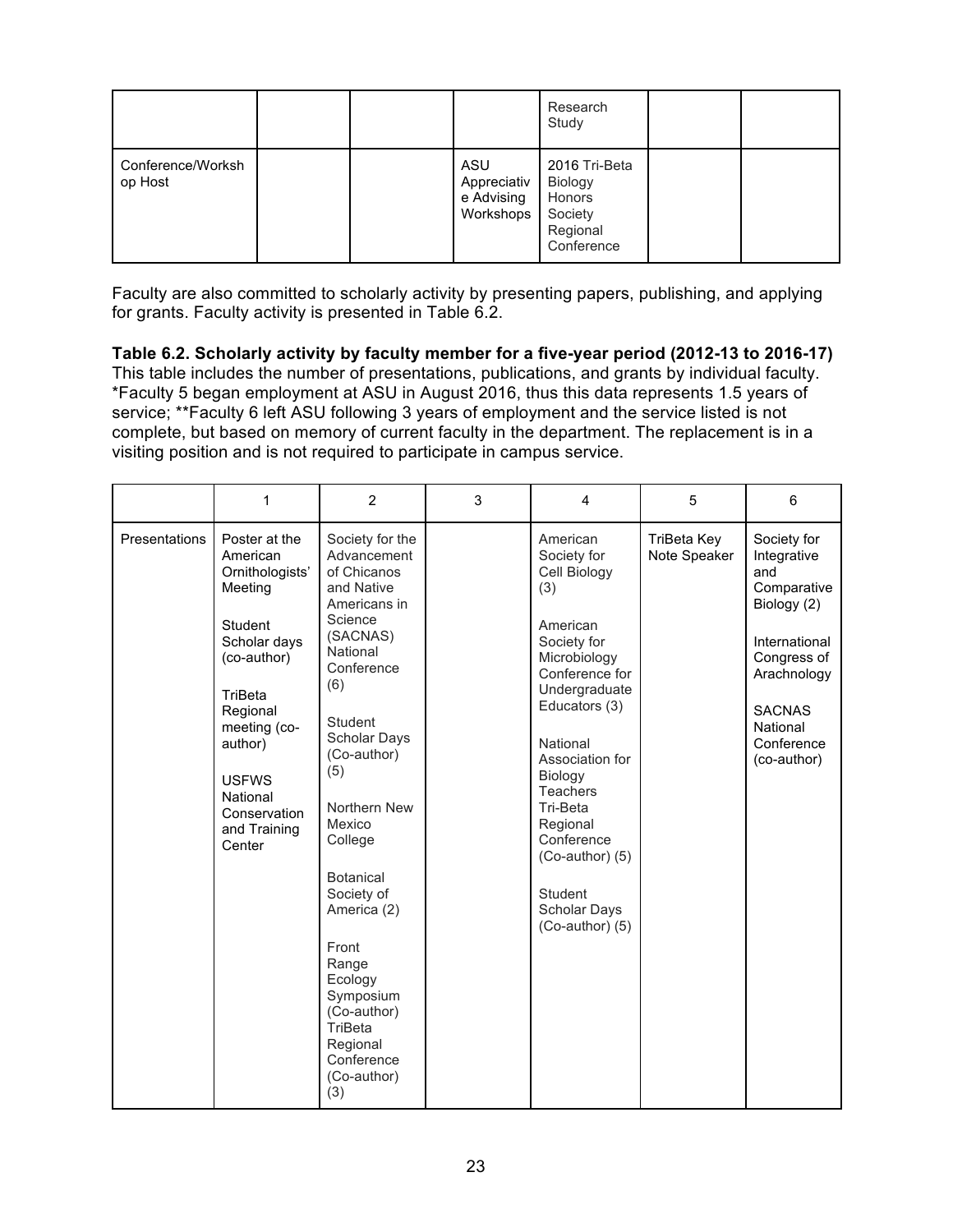| Papers                           | Coauthored<br>book chapter<br>Vertebrates of<br>the San Luis<br>Valley in The<br>San Luis<br>Valley: Its<br>Geology,<br>Ecology, and<br>Human<br>History<br>Coauthored<br>book chapter<br>A Culture of<br>Conservation<br>in The San<br>Luis Valley:<br>Its Geology, | Physiologia<br>Plantarum<br><b>BIOS</b><br>Scientific<br>American (2)<br>Book chapter<br>Plants and<br>Ethnobotany<br>of the San<br>Luis Valley<br>in The San<br>Luis Valley: Its<br>Geology,<br>Ecology, and<br>Human<br>History<br>Journal of | CourseSource<br>(Submitted)                                                                                                                                                                                                       | Journal of<br>Biological<br>Chemistry (2)<br>National<br>Center for<br>Case Study<br>Teaching in<br>Science (2)<br>Trends in<br>Genetics<br><b>Fine Focus</b><br>Journal of<br>Microbiology &<br>Biology                                                        | CourseSource<br>(Submitted) | Ethology                                                          |
|----------------------------------|----------------------------------------------------------------------------------------------------------------------------------------------------------------------------------------------------------------------------------------------------------------------|-------------------------------------------------------------------------------------------------------------------------------------------------------------------------------------------------------------------------------------------------|-----------------------------------------------------------------------------------------------------------------------------------------------------------------------------------------------------------------------------------|-----------------------------------------------------------------------------------------------------------------------------------------------------------------------------------------------------------------------------------------------------------------|-----------------------------|-------------------------------------------------------------------|
| Ecology, and<br>Human<br>History |                                                                                                                                                                                                                                                                      | Biogeography                                                                                                                                                                                                                                    |                                                                                                                                                                                                                                   | Education<br>CourseSource<br>(Submitted)                                                                                                                                                                                                                        |                             |                                                                   |
| Grants                           | Faculty<br>Technology<br>Advisory<br>Committee (2)<br>Title V<br>Research and<br>Engagement<br>Grant (2)                                                                                                                                                             | <b>NSF</b><br>\$1,585,917<br>LI-COR<br>Environmental<br>Education<br>Fund (LEEF)<br>grant.<br>\$52,120<br><b>ASU Title V</b><br>Teaching<br>Improvement<br>Grants (3),<br>\$5,000<br>FTAC grant                                                 | Department of<br>the Interior,<br>Student<br>Internships,<br>\$150,000<br><b>NSF</b><br>ADVANCE,<br>co-PI<br>\$149,000<br>Title V<br>Student<br>Engagement<br>Grant<br><b>HSI-STEM</b><br>grant, \$4.5<br>million (not<br>funded) | NSF,<br>\$152,000<br>(Submitted)<br><b>ASU Title V</b><br>Research and<br>Engagement<br>Grants (2),<br>\$8,000<br><b>ASU Title V</b><br>Teaching<br>Improvement<br>Grants (2),<br>\$4,000<br><b>ASU Hilos</b><br><b>Student</b><br>Engagement<br>Grant, \$1,000 |                             | <b>HSI-STEM</b><br>Title V grant<br>AS&F<br>Campus<br>Impact Fund |

## **Quality of the curriculum**

While we don't have external accreditation in biology, we have implemented some best practices that are a component of the AAAS (American Association for the Advancement of Science) *Vision and Change in Undergraduate Biology Education* document (*e.g.,* CUREs, independent research, case-based learning, peer-led team learning, inquiry-based laboratories; Table 6.3) (Brewer and Smith, 2011). While we have not fully implemented all of the recommendations, we are strategically and systematically making changes in our curriculum, particularly at the lower division, to increase student success and retention of students. An assessment of programs is now available to determine how individual programs align with the recommendations put forth, but we have not yet had an opportunity to undertake this study.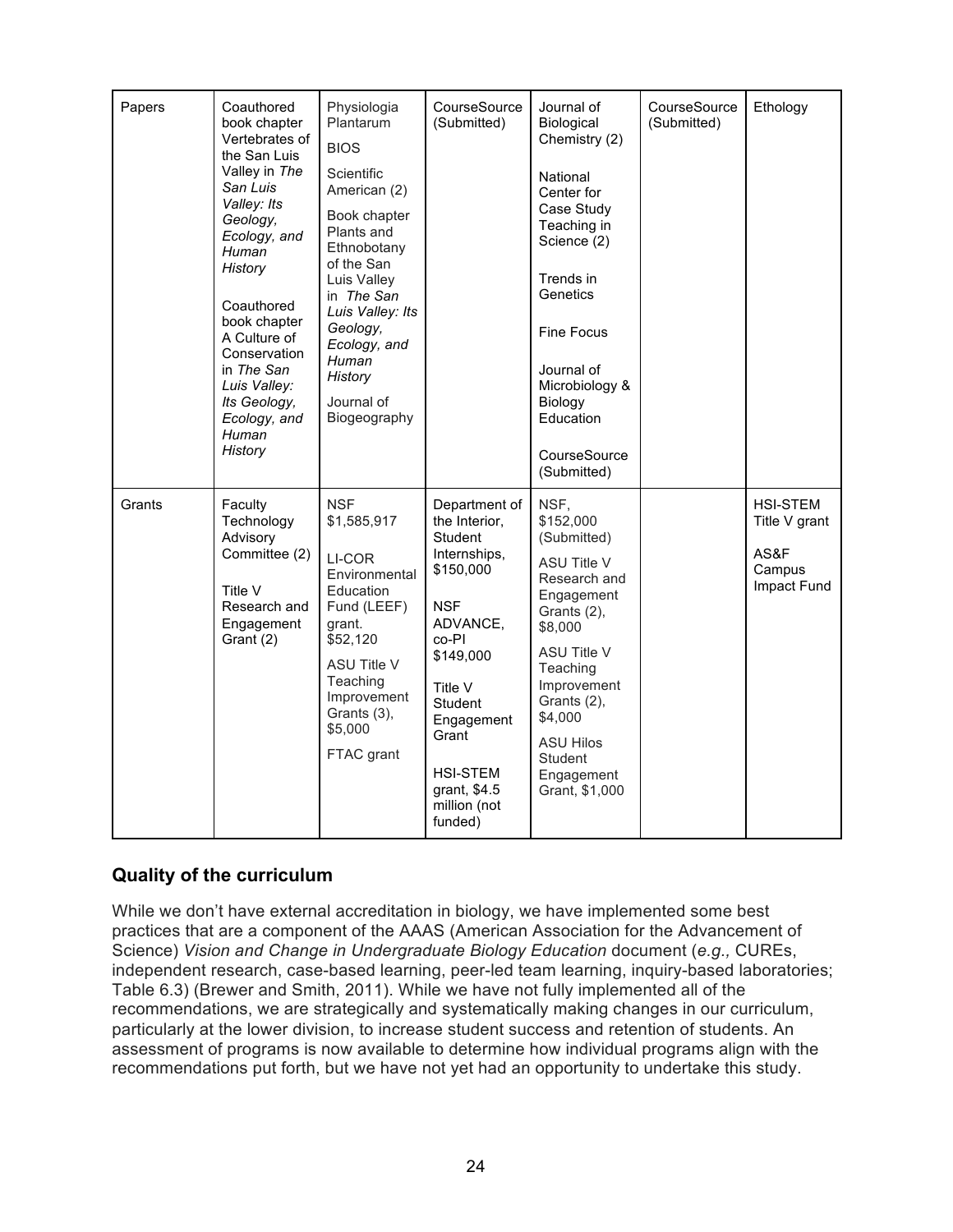The Human Anatomy and Physiology course has been aligned with recommendations by the Human Anatomy and Physiological Society in both course content and modes of delivery, ensuring that this service course is meeting national standards.

**Table 6.3. Courses employing best practices identified in the AAAS** *Vision and Change in Undergraduate Biology Education* **document. (Brewer and Smith, 2011)**

|             | <b>CURE (Course-</b><br>based<br>undergraduate<br>research) | Independent<br><b>Research</b> | Case-based<br>learning | Peer-led team<br>learning / Peer-<br>Learning<br><b>Assistants</b> | Inquiry-based<br><b>laboratories</b> | Capstone<br>project |
|-------------|-------------------------------------------------------------|--------------------------------|------------------------|--------------------------------------------------------------------|--------------------------------------|---------------------|
| Courses     | Conservation<br>Biology                                     | <b>Plant Physiology</b>        | Cellular<br>Biology    | General Biology I                                                  | General<br>biology II                | Thesis I            |
|             | Microbiology                                                |                                | Genetics               | Genetics                                                           |                                      | Thesis II           |
|             | Molecular II                                                |                                | Anatomy<br>and         |                                                                    |                                      |                     |
| Ornithology |                                                             |                                | Physiology             |                                                                    |                                      |                     |
|             | <b>Plant Ecology</b>                                        |                                | Human<br>Anatomy       |                                                                    |                                      |                     |

### **Quality of physical, online, or other resources (equipment, software, facilities, etc.) required to deliver the program**

The Biology program is housed within Porter Hall, a newer building that was occupied in 1998. At the time of occupation and in the years since, we have been able to update much of our laboratory equipment and seating. The most recent STEM grant has allowed us to purchase new bright-field microscopes with phase adapters for the teaching laboratories and a specialized fluorescent microscope for both teaching and research. We replaced our old floormodel centrifuge, -80 $\degree$ C freezer, a pressure chamber, and outdated photo-documentation system with newer equipment. Additionally, we acquired a real-time quantitative PCR instrument and benchtop micro-centrifuges. We also expanded our inventory of micro-pipettors and electrophoresis equipment to make this equipment more accessible to multiple courses. Our students have the benefit of using modern equipment and they gain experience with modern technologies.

We have invested thousands of dollars to improve our collection of anatomy models, as well as skins and skulls for the Mammalogy teaching collection. Our anatomy models are heavily relied upon in our service courses (*e.g.,* BIOL 112 and BIOL 205/206) and are shared with other programs when needed (*e.g.,* for the Wilderness/First-responder course). In addition, we have an extensive collection of confiscated animal products on permanent loan from US Fish and Wildlife Service. We maintain teaching collections for insects, plants, and vertebrates. A live plant collection is also maintained in the recently constructed greenhouse.

Our new collaboration with CSU to offer an Agriculture program at ASU is of potentially great benefit to the San Luis Valley and will allow students from small communities to earn an agriculture degree from a small university rather than attending CSU.

Travel is arguably one of the best educations. One faculty member has taken 110 students overseas to places of unique biological interest, including 41 students since 2012. For many of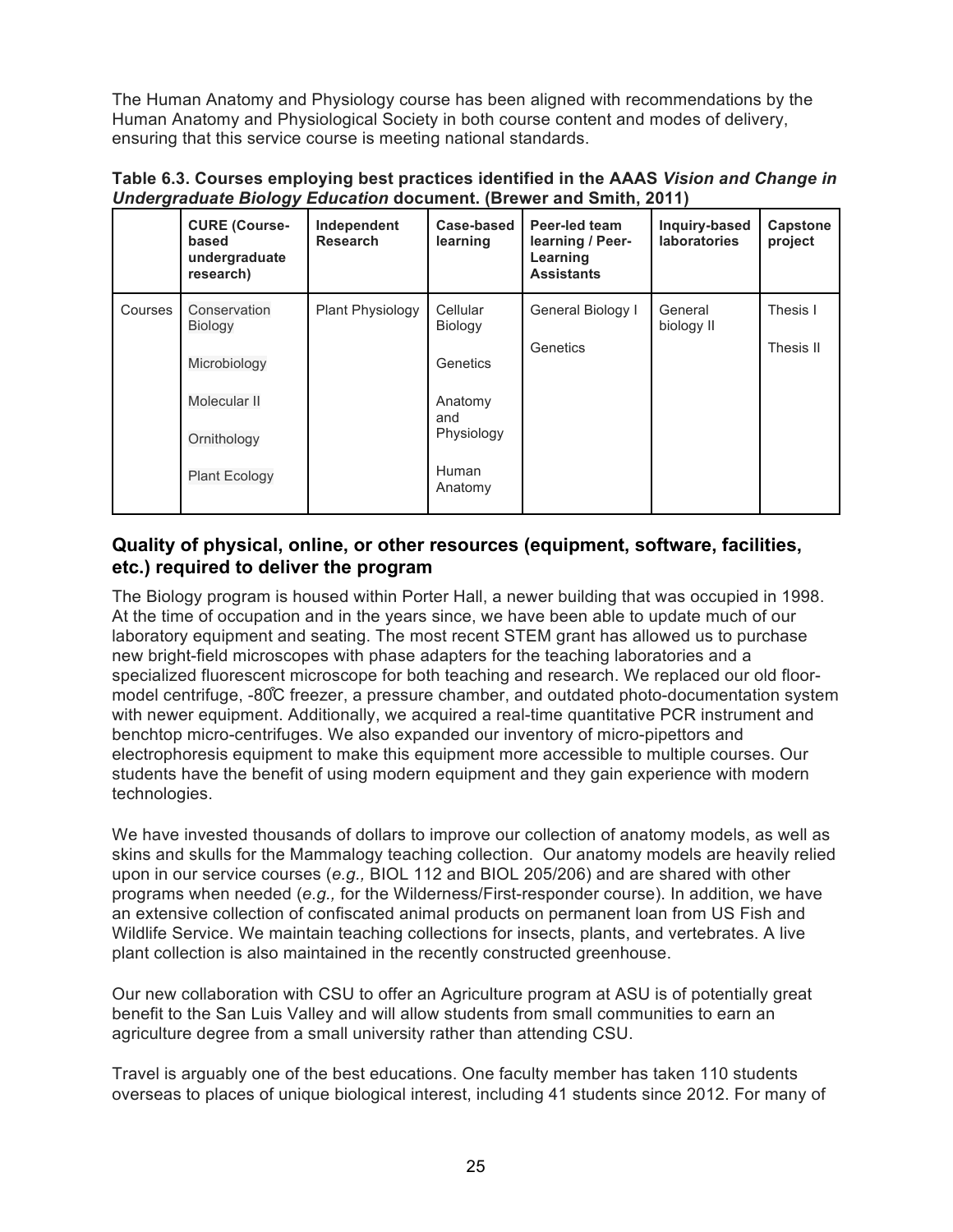our students, these trips were their first opportunity to travel overseas to learn about other places and cultures, and for many, the experience was life-altering.

# **Criterion 7 Future potential of the program**

The biology faculty have identified four areas of opportunity that would increase student retention, degree completion, and possibly recruitment. Implementation of some of these best practices (AAAS Vision and Change in Biology Education) would require one additional full-time faculty. The need for this faculty line is discussed under the appropriate proposals (2.c.i, 4.c.i.). Faculty within Porter Hall, including four biology faculty, are currently working on a NSF grant proposal that would provide funding to initiate some of these practices, but a faculty line is not within the scope of the grant.

#### Fully Developed Ideas

- 1. Expand the integration of CUREs within courses (with a focus on the 1st & 2nd year level)
	- a. Objectives
		- i. Increase student engagement and retention
		- ii. One target outcome would be to showcase a career in research or pursuing graduate school (something our program does not emphasize), which may help in retention of pre-professional health students that no longer want to pursue a health profession career.
	- b. Associated Costs
		- i. Funds for faculty project development and piloting project with undergraduates outside the classroom
		- ii. Travel for training (CURE best practices)
	- c. Projections and Evaluation Metrics
		- i. Increase student retention, understanding of the scientific process, self-efficacy, identifying as a scientist, engagement, ownership of the experiments/data
		- ii. Student perception surveys, monitoring students longitudinally, comparison to archival data, retention data, performance on internal and external standardized knowledge tests, focus groups
- 2. Independent research/Internships
	- a. Objectives
		- i. Increase student retention, success of first-generation, low-income, and those traditionally underrepresented in STEM
		- ii. Increase retention of faculty/reduce faculty burnout
	- b. Background
		- i. Undergraduate research has been shown to increase retention and success of students, especially students who are first-generation, low-income, and traditionally underrepresented. Many undergraduate institutions acknowledge this positive effect and are increasing undergraduate participation in original research. However, high contact hours in the classroom decrease time for engaging undergraduates in research and the one-on-one mentorship critical for student retention. A survey of six peer institutions in Colorado reveals that Adams State biology faculty have higher classroom contact hours/week (14-21 hours compared to a 13.5 average) per 12 credit-hour load (1 FTE). Four of the six peer institutions provide some sort of course release for research. An additional faculty member would enable faculty to commit more time to undergraduate research and mentorship.
		- ii. Expand opportunities with the existing BLM internship program and other government, non-profit, and private organizations.
	- c. Associated Costs
		- i. Faculty Salary and Benefits
	- d. Projections and Evaluation Metrics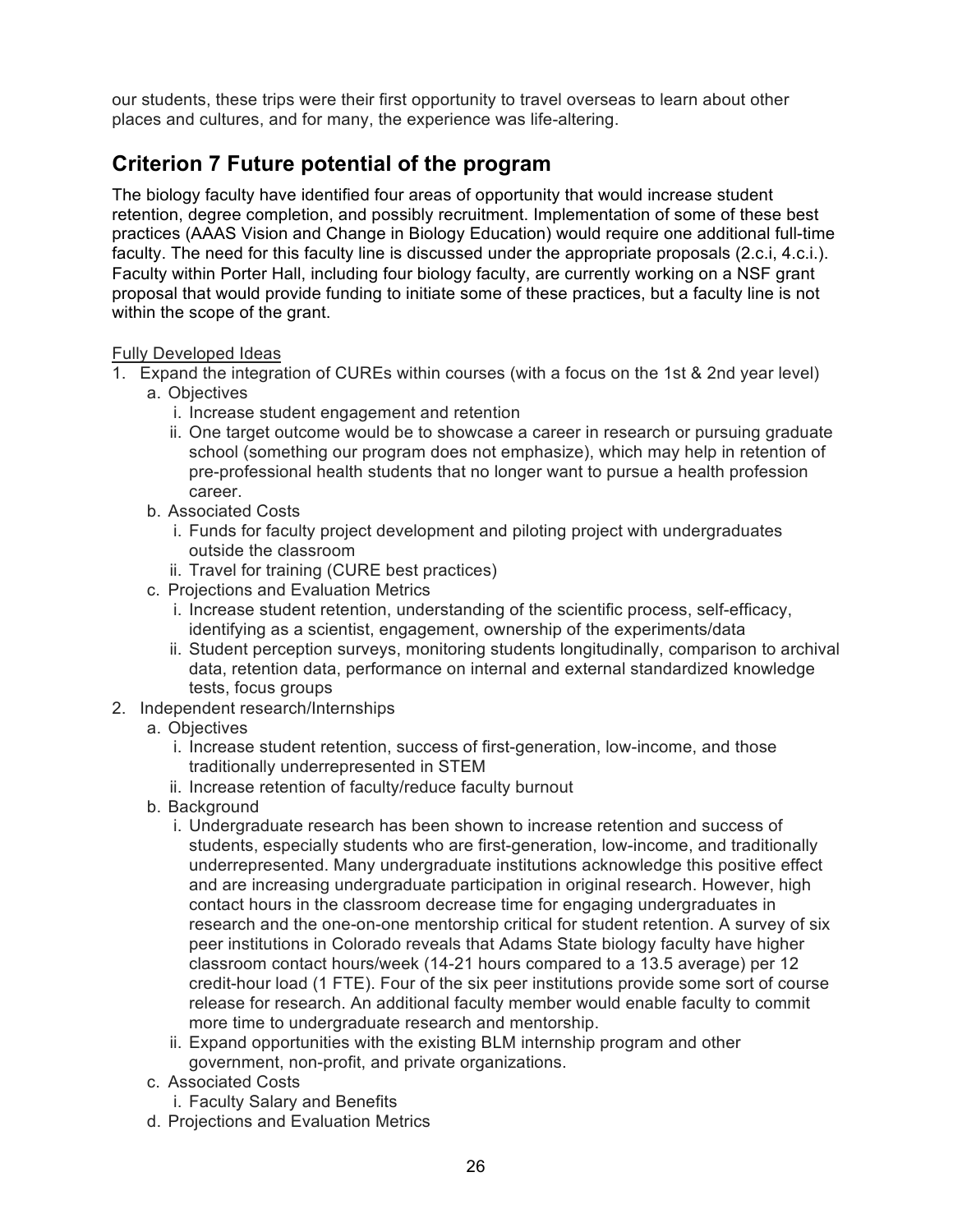- i. Retention and recruitment
- ii. Placement into professional degree programs, graduate school, or employment
- 3. Student Mentoring/Career Exploration
	- a. Objectives
		- i. Increase student retention, success of first-generation, low-income, and those traditionally underrepresented in STEM
		- ii. Build a community of biology majors, first through fourth year students
	- b. Background
		- i. Offering a 1 credit course for upperclassmen in the major who, by invitation only, participate in peer mentoring with underclassmen, in an effort to increase student retention (especially for first-generation college students and underrepresented minorities). Mentors would work with students regarding study skills and building a community of learners. In addition, a first-year workshop would be taught by program faculty to increase student knowledge of potential career paths. A designated professional advisor for STEM fields would also benefit ASU students with regard to understanding the complex process of preparing for application to professional or graduate school. This position would likely be half-time and could also be responsible for oversight of the STEM Center, tutoring, and outreach (making it a full-time position).
	- c. Cost
		- i. Mentor Training
- 4. Reduce Class Sizes in High Failure Rate Courses
	- a. Objectives
		- i. Increase student retention, success of first-generation, low-income, and those traditionally underrepresented in STEM
		- ii. Increase retention of faculty/reduce faculty burnout
	- b. Background
		- i. As mentioned above, improving student retention and success is a priority. Due to staffing constraints, the largest-enrollment courses we offer (BIOL 209, 205, 206, 112) also tend to have the highest failure rates. For instance, the largest service course (in terms of students per section) on campus, Human Anatomy & Physiology (HA&P), tends to have higher numbers of students who are first-generation, low-income, and traditionally underrepresented yet the high enrollment is counter to the small class sizes in which Adams State prides itself. Additionally, this course has a high failure rate, which could be addressed with more faculty 1-on-1 interactions in smaller sections. The effects of reducing the size of sections of HA&P would likely also be felt in other ASU programs such as the Nursing program, which requires students to be successful in this course to apply to the program. An additional faculty member would enable additional sections to be offered resulting in more faculty 1-on-1 interactions with students. Additionally, another faculty member would benefit biology majors by allowing smaller sections of general biology to increase student pass rate in those critical early years of the student's education.
		- ii. We also propose offering sections of two-semester courses (BIOL 209, 210, 205, and 206) both fall and spring, to address roadblocks to completion that transfer students encounter due to lack of course offerings. Transfer students, who typically have to wait to resume the course sequence at ASU, accumulate more student debt and increase ASU's average time until graduation beyond the target 4-years.
	- c. Associated Costs
		- i. Faculty Salary and Benefits Line (see 2.c.i.)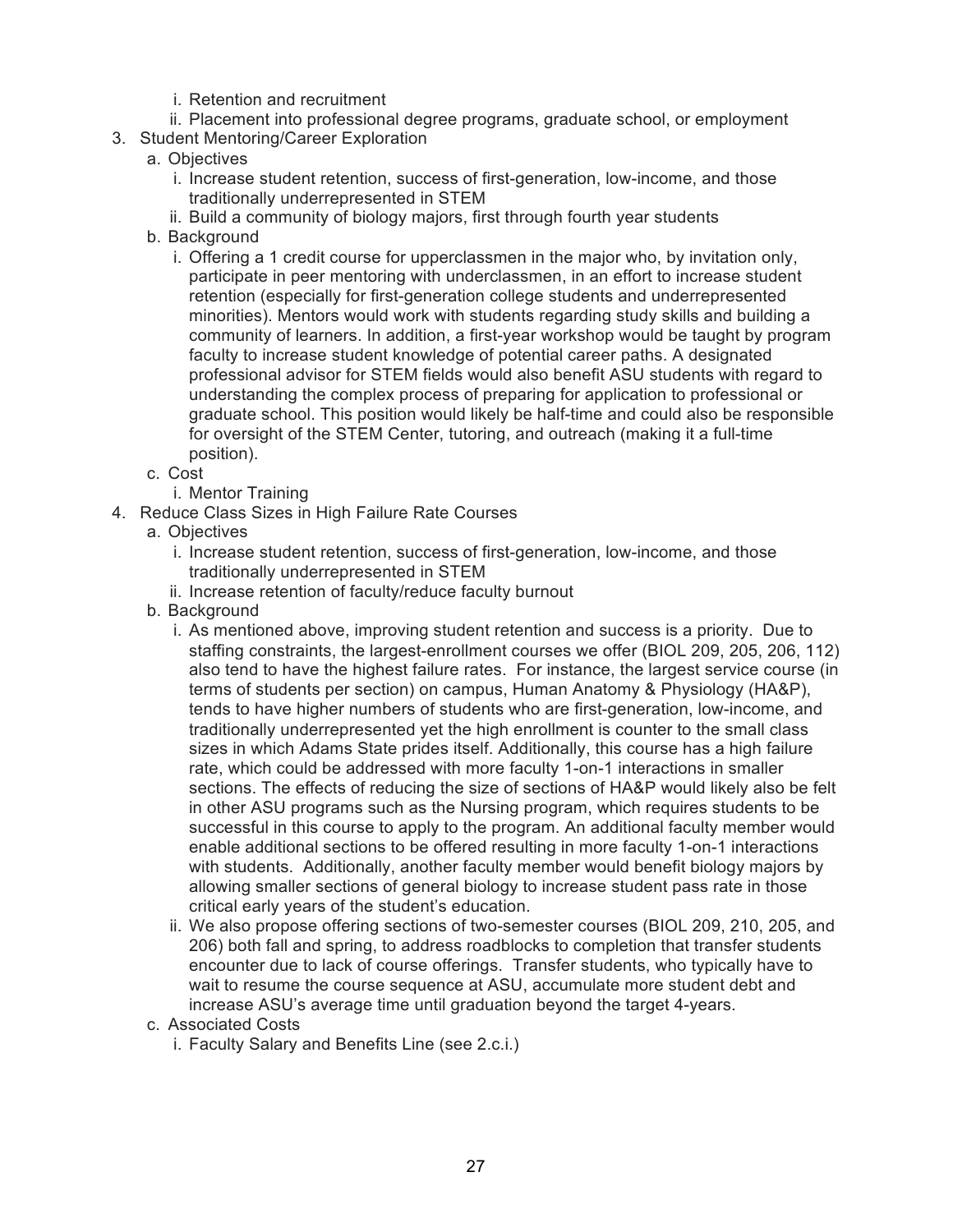Ideas under development:

- 1. New degree track targeting pre-professional health students
	- a. This has a high likelihood of broadly influencing recruitment of students to ASU considering the ASU pre-professional health page receives the most hits/traffic of all the subpages of the ASU website as reported to the Biology Program by Creative Relations that monitors website traffic.
	- b. The Medical College Admissions Test requires knowledge of sociology and psychology, beyond the introductory level, and we would propose partnering with these departments when structuring this new degree track.
	- c. We also envision a service-learning component within this degree track to expose students to the healthcare professions and to diverse populations.
- 2. Many of our students who enter the teaching profession do not complete the BA Biology/Science Ed degree, but rather seek alternative licensure or a Masters in teacher education. In the past, students had the option of the Master's Plus program which was very popular among our students who decide late in their undergraduate career to pursue teaching. We would propose bringing back this type of opportunity to increase STEM teachers.
- 3. Requirement for all biology majors to complete a scientific writing course. One perennial area our students struggle with is scientific writing. We believe that a solid foundation in scientific styles of writing would benefit our students, not only with their performance in biology courses, but also to enhance their competitiveness in matriculating into graduate or professional school.
- 4. Potential new interdisciplinary emphases in biotechnology, forensics, or bioinformatics.

#### Potential for online presence:

Our heavy reliance on laboratory-based courses limits our ability to offer courses online effectively. One potential offering would be nutrition, a non-laboratory based course that is under review for General Education and GT Pathways.

### **Final summary**

The first half of the 20<sup>th</sup> Century was dominated by discoveries in physics that changed our understanding of our world. The second half of the century began with the description of the structure of DNA in 1953 by Watson and Crick, which started a revolution in our understanding of genetics and opened the way for us to manipulate DNA. The 21<sup>st</sup> Century will be dominated by advances in biology that allow us to repair and customize DNA, and holds the promise of individually-customized medicinal treatments that will revolutionize how we treat disease, aging, and virtually every aspect of our environment. Biologists have been genetically engineering bacteria and fungi for industrial processes for years, and they are currently perfecting methods to bring back extinct species. In addition to these new technologies, as the human population continues to grow, we will need more biologists and other scientists who can think critically to help address our increasing impacts on wildlife, plants, and ecosystems.